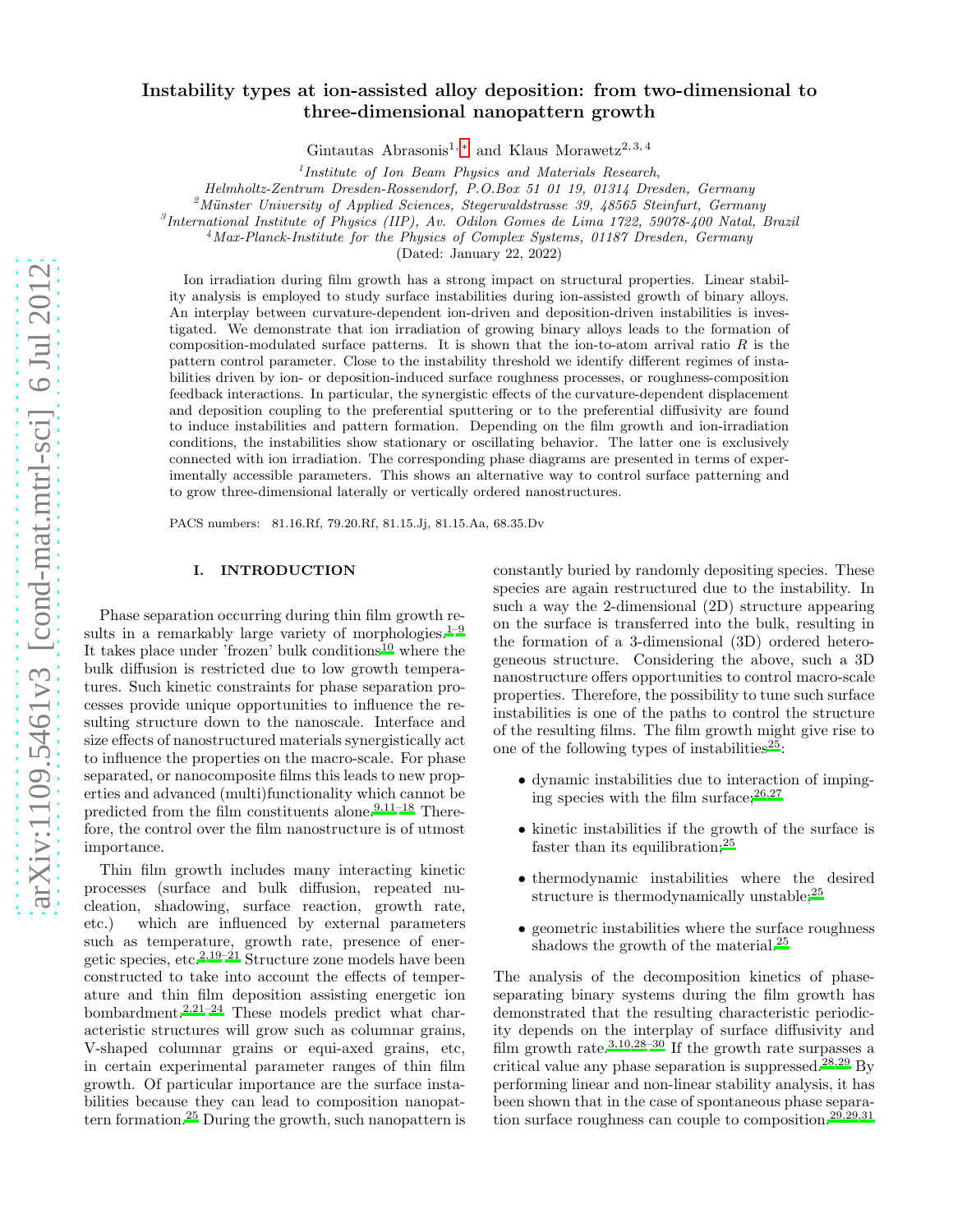This phase separation can generate an elastic field which acts back on the film morphology.<sup>[31](#page-18-10)</sup> On the other hand, substrate mismatch and compositionally generated stress can also induce decomposition in otherwise thermodynamically stable alloys.[32](#page-18-11)[–37](#page-18-12) Kinetic effects such as differences in surface atomic mobilities can have a similar result.[38](#page-18-13)

In such a context, the possibility to use some external easily controllable factors whose influence and strength on the surface atomistic processes occurring during film growth would be comparable or even greater than the ones of 'intrinsic' processes is of particular importance. The energies delivered by ions to the (sub)surface atoms via atomic collisions far exceed the thermal budget of the atoms within the irradiated material. This creates unique conditions, which cannot be achieved by any other means. Ions provide an energy per material atom in the range of  $\sim 1 - 10$  eV/atom or more. That is much larger than the energy provided by any other processes such as solidification, recrystallization, interface energy minimization, thermal activation, phase transformation, etc[.](#page-18-14) which are around or below  $\sim 1 \text{ eV/atom}.^{39}$  Also the directionality is provided which can be externally controlled.[39](#page-18-14) Assisting ion irradiation is used to influence the structure of thin films. $40,41$  $40,41$  It is well established that ions have a huge impact on structural properties like den-sity, grain size or texture.<sup>[40](#page-18-15)[,41](#page-18-16)</sup> The control parameter is the ion-to-atom arrival ratio  $R^{40}$  $R^{40}$  $R^{40}$ 

It is well established that ion irradiation of surfaces induces pattern formation[.](#page-18-17)<sup>42</sup> For multicomponent materials such roughness pattern can couple to the composition resulting in compositionally modulated surface ripples<sup>[43](#page-18-18)</sup> or nanodots.[44](#page-18-19) During ion erosion, the pattern formation depends on the composition<sup>[43](#page-18-18)[,44](#page-18-19)</sup> which is determined by the initial material composition or co-deposition rate of impurities.[45](#page-18-20) Therefore, one can expect that such an ion irradiation also will affect the surface composition of the growing multicomponent thin film and will induce patterning of the growing surface. To our knowledge there are no theoretical studies of the ion effects on the surface compositional and spatial distribution during film growth. Such an approach would present alternative ways to grow

- nanostructured surfaces with tunable surface roughness/composition patterns composed from a material different than that of the substrate;
- 3D compositional nanopatterns or nanocomposites with tunable structural properties (periodicity, composition, tilt...).

In this paper, we employ the linear stability analysis on the surface roughness and composition during ion-assisted bi-component film growth. From the ioninduced effects we consider only those which are related to sputtering[46](#page-18-21) and ballistic-induced surface redistribution fluxes.[47](#page-18-22)[–52](#page-18-23) Similarly we consider dynamic effects from the deposition.<sup>[26](#page-18-5)[,27](#page-18-6)</sup> In order to highlight the effects

of ion irradiation we consider only the case of an alloy deposition, i.e. there are no thermodynamic factors which could result in phase separation.<sup>[25](#page-18-4)[,37](#page-18-12)</sup>

The instability analysis is carried out in 'frozen bulk' approximation where majority of changes occur at the advancing film surface resulting in the 'frozen' structure in the bulk.[10](#page-17-3) In general, surface processes dominate in the temperature range  $T \ll 0.5T_m$  (T - substrate temperature,  $T_m$  - melting point).<sup>[21](#page-18-2)</sup> Thus we focus on the growth situations where bulk atomic mobility is negligible in comparison to that of the surface. This is the main condition to transfer 2D patterning of the surface into the bulk. Otherwise, if the bulk evolves on itself, this patterning is lost. In this way the changes in the microstructure across the film cross-section represents the historical evolution of the microstructure of the film[.](#page-17-3)<sup>10</sup>

From the thermodynamic forces we will consider only those driven by surface concentration and curvature gradients, since these two are usually used in the literature concerning the pattern formation during ion irradiation.[42](#page-18-17)[,43](#page-18-18)[,45](#page-18-20) The first counteracts the formation of composition differences while the second relaxes the surface roughness modulations.

We will not consider ad-atoms as separate surface species and no separate rate constant is introduced to describe the process of surface ad-atoms losing their mobility on the surface and their incorporation into the final location[.](#page-18-24)<sup>53</sup> We will assume that surface atoms are available for diffusion as long as they are not covered by depositing fluxes. This is particularly valid for ionassisted deposition as any atom can be knocked out of stable positions to become a mobile species on the surface. Therefore the characteristic time for diffusion (and any other induced process on the surface) is the interplay between the growth rate and surface diffusivity.<sup>[10](#page-17-3)</sup>

Throughout this paper we intend to explore the instabilities due to ion irradiation. The control parameters which are easily accessible from the experiments are the ion incidence angle  $\theta$  and ion-to-atom arrival ratio R. It will be shown that these parameters drive the system from dynamic equilibrium to instabilities during the alloy growth. We will omit geometric effects due to deposition and consider the perpendicular depositing atom incidence which simplifies the analysis. On one hand the angular dependency of deposition is described well in the literature (see for example Refs. [25](#page-18-4)[,53\)](#page-18-24). On the other hand we intend to separate these effects from the ionbeam induced ones. We will demonstrate that ions induce composition-modulated surface-roughness patterns which show explicit dependencies on  $R$ . This originates directly from the form of continuum equations describing the ion-assisted alloy growth. The instabilities can be of stationary or oscillating type.

In the next section we develop the model of ion-assisted film growth which couples height and surface concentration of the binary alloy. In section III, the equations are linearized and the solutions are discussed with respect to time-growing modes. In section IV, different types of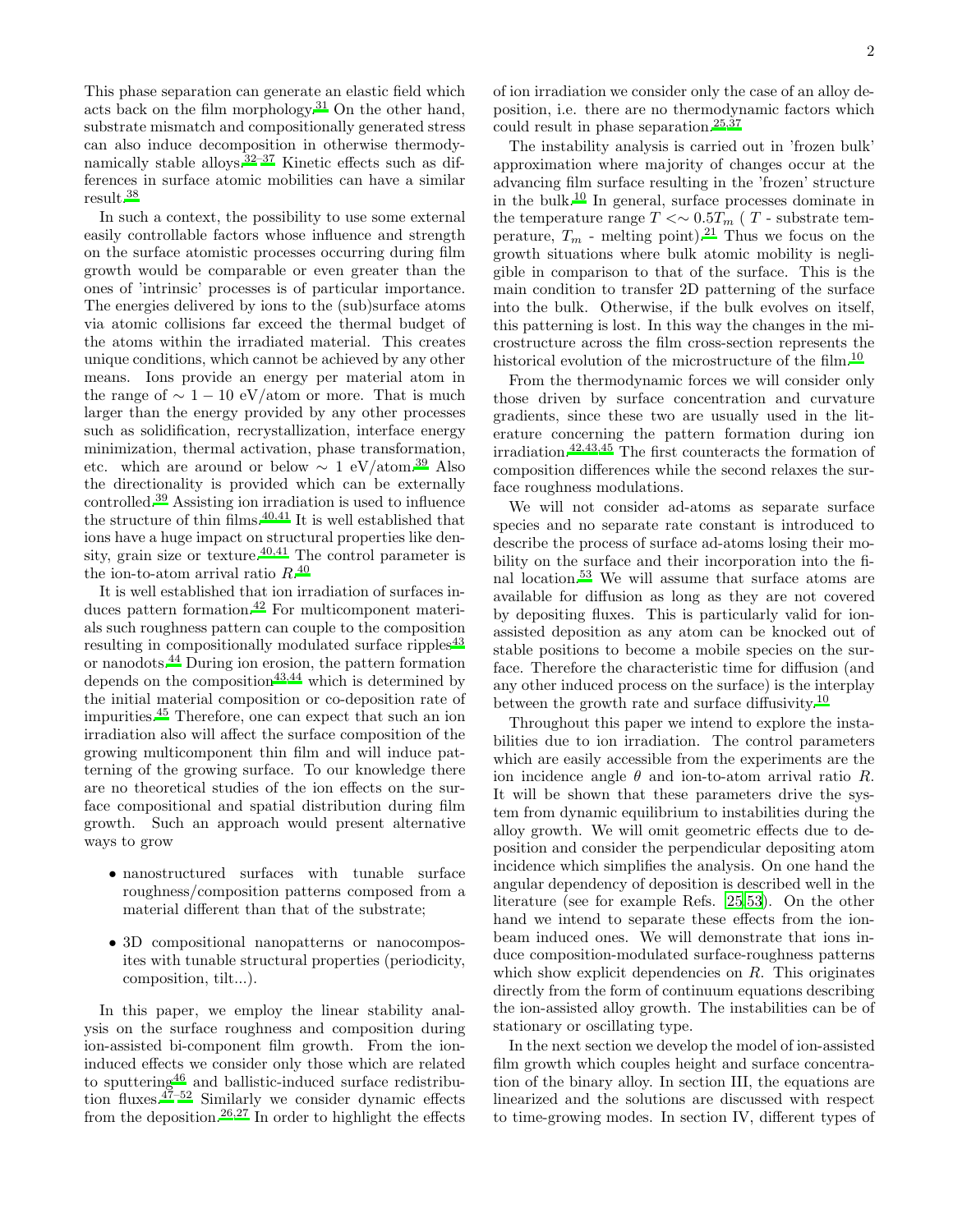instabilities are identified. Their conditions are linked to certain combinations of experimental parameters which reduces appreciably the parameter number. Section V summarizes the different cases in a mathematical form and develops the corresponding phase diagrams. The experimental realizations of the pattern formation are then discussed. Finally, section VI summarizes the findings of the paper and presents the conclusions.

# II. MODEL DEVELOPMENT

### A. Evolution equations

Let us consider a surface in the  $(x, y)$  plane with the local height  $h(x, y)$ . It exhibits the atomic density  $\rho_S(x, y)$ and consists of the species A and B with the local surface atomic fraction  $c_{S,i}(x, y)$ , where  $i = A, B$ . The depositing flux  $F = F_A + F_B$  of two species A and B (see Fig. [1\)](#page-2-0) is assumed perpendicular to the film plane. The atomic surface ratio of species i is  $c_{0,i} = F_i/F$  and the arriving atoms of species  $i$  stick to the surface with the probability  $S_i$ . Further we summarize the atomic flux

<span id="page-2-1"></span>
$$
j_{\rm at} = \left(F_A S_A + F_B S_B\right) / \rho_S \approx \left(c_{0,A} + c_{0,B}\right) FS / \rho_S
$$
  
=  $FS/\rho_S$  (1)

where  $c_{0,B} = 1 - c_{0,A}$  and we assume that the mean sticking coefficient is independent of species  $S \approx S_A \approx$  $S_B$  and of local surface concentration. From now on we denote the fraction of the species A in the incoming flux as  $c_0$ .



<span id="page-2-0"></span>FIG. 1: The schematic picture of the experimental setup of depositing atomic fluxes  $F_A$  and  $F_B$  for two species under a bombarding ion flux  $I$  creating a sputtering yield  $Y_A$  and  $Y_B$ for the two species.

The growing film surface is bombarded with ions. Ion beam irradiates the surface with the ion flux  $I$  at the angle  $\theta$  to the surface normal. The projection  $I\cos(\theta)$ of the ion flux density vector onto the film plane is along the  $x$  axis. Similarly to the deposition flux ( Eq.  $(1)$  we normalize the ion flux per surface atom, i.e.  $j_{\text{ion}} = I \cos(\theta)/\rho_S$ . Irradiating ions induce sputtering of the species  $i$  characterized by a sputtering coefficients  $Y_i$ , i.e. number of sputtered atoms of type i per ion. The actual sputtering yield of the species i with the surface

fraction  $c_{S,i}$  is  $Y_i c_{S,i}$ . The total sputtering yield  $\overline{Y}$  is the sum of the partial sputtering rates  $\overline{Y} = Y_A c_{S,A} + Y_B c_{S,B}$ .

The evolution of the film surface height  $h(x, y)$  in time t follows from the conservation of matter at the solid surface<sup>[37](#page-18-12)[,45](#page-18-20)[,54](#page-18-25)</sup>. Therefore let us consider an infinitely small surface area  $\Sigma$  with the height  $h(x, y)$ . In the following we consider only linear analysis. Therefore, we neglect the difference between the local height normal to the surface and the projection on the z axis, since this difference is quadratic in  $\nabla h(x, y)$ [.](#page-18-5)<sup>26[,48](#page-18-26)</sup> The time change of this material volume  $h(x, y)$ Σ is considered here due to the adsorption of atoms by atomic flux and the sputtering by ions as described above and the redistribution due to surface fluxes. Note that in contrast to the derivation presented in Ref. [37](#page-18-12) we do not assume a speed of the moving surface but obtain the speed from the competition of deposition, sputtering and relocation fluxes.

In the 'frozen' bulk approximation, all the processes take place within the 'active' volume  $\Omega = \Delta \Sigma$  given by the monolayer thickness or atomic diameter  $\Delta$  beneath the area  $\Sigma$ . Therefore the material volume is increasing with the atomic adsorption by the number of atoms per second  $\sim \Omega j_{\rm at}$  with Eq. [\(1\)](#page-2-1) and decreasing with the ion flux and sputtering yield  $\sim -\Omega j_{\text{ion}}\bar{Y}$ . The rearrangement due to surface currents  $\mathbf{j}_\mathbf{S}$  is given by the change of the number of atoms N in the active volume  $~\sim~\Omega N$ . The local fluctuating atomic density  $n = N/\Omega$  changes as  $\dot{n} = -\nabla \cdot j_s / \Sigma$  where the current conservation was used. Similarly to the case of ion erosion with co-deposition of impurities[45](#page-18-20), collecting these contributions and dividing by the surface area  $\Sigma$  with the help of Eq. [\(1\)](#page-2-1) one gets

<span id="page-2-2"></span>
$$
\frac{\partial h}{\partial t} = j_{\rm at} \Delta - j_{\rm ion} \Delta \bar{Y} - \Delta^2 \nabla \cdot \mathbf{j_s}
$$

$$
= \frac{\Delta}{\rho_S} FS - \Delta \left( \frac{I \cos(\theta)}{\rho_S} \bar{Y} + \Delta \nabla \cdot \mathbf{j_s} \right). \quad (2)
$$

The current  $\mathbf{j}_\mathbf{S} = (\mathbf{j}_\mathbf{A} + \mathbf{j}_\mathbf{B})$  describes the redistribution of the atoms on the surface due to various atomistic processes. These can be fluxes induced by deposition, ion irradiation or surface diffusion and are described in more detail below. Such fluxes change the local surface atomic fraction  $c_{S,A}$  ( $c_{S,B}$ ) of the element A (B). Multiplying the mass conservation for the species A  $\dot{n}_A = -\nabla \cdot \mathbf{j}_A / \Sigma$ with the active volume  $\Delta\Sigma$  one obtains the contribution  $\dot{c}_{S,A} \sim -\Delta \nabla \cdot \mathbf{j}_A$ . Since this process originates from the active volume we have to make sure that the space was available for this process which means we have to multiply with the concentration of empty states  $(1 - c_{b,A})$ where  $c_{b,A} = c_{S,A}(x, y, h(x, y) - \Delta)$  is the atomic fraction of the element A at the underlying layer. In the same way the effect of sputtering is considered as a kinetic process which decreases the concentration  $c_{S,A} \sim$  $-(1-c_{b,A})c_{S,A}j_{\text{ion}}Y_A$  and increases it by the complimentary process of species B, i.e.  $c_{S,A} \sim c_{b,A} (1-c_{S,A}) j_{\text{ion}} Y_B$ .

Similarly to Refs. [54](#page-18-25) and [45,](#page-18-20) by collecting these terms together the mass conservation law for the surface atomic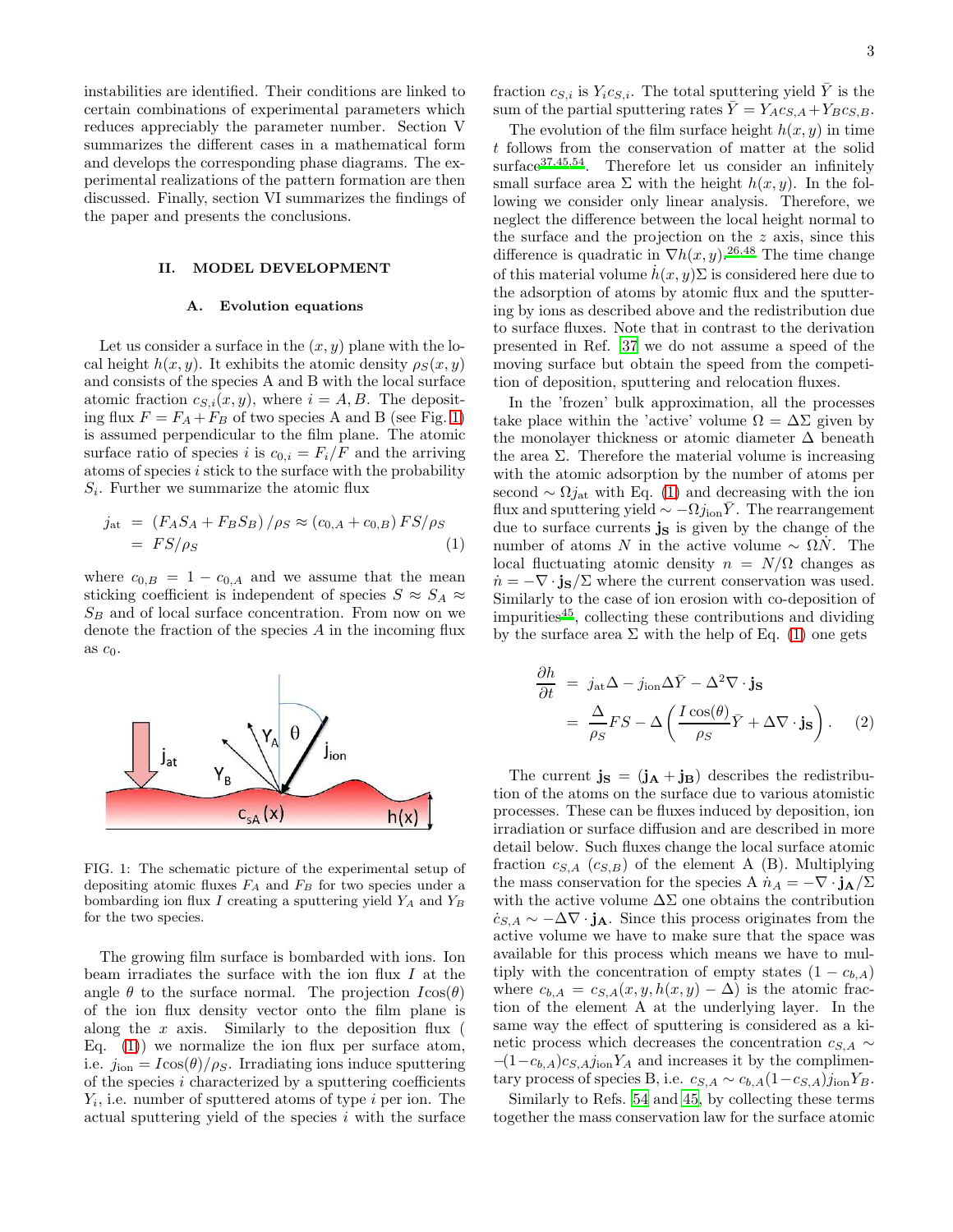fraction  $c_{S,A}(x, y)$  of type A atoms results into

$$
\frac{\partial c_{S,A}}{\partial t} = j_{\rm at} (c_0 - c_{S,A}) - (1 - c_{b,A}) (c_{S,A} j_{\rm ion} Y_A + \Delta \nabla \cdot \mathbf{j}_A)
$$

$$
+ c_{b,A} \left[ (1 - c_{S,A}) j_{\text{ion}} Y_B + \Delta \nabla \cdot \mathbf{j}_B \right]. \tag{3}
$$

Please, note that the first term represents the source due to atomic deposition.<sup>[10](#page-17-3)</sup> The deposition of the atoms of the type  $B(A)$  on the atoms of the type  $A(B)$  reduces the local surface atomic fraction  $c_{S,A}$   $(c_{S,B})$  of the element  $A(B)$ , as the surface atoms of the type  $A(B)$  become the part of the bulk. The surface composition does not change if the same type of species are covered by the atoms from the vapor phase. On the other hand, sputtering or surface atomic redistribution removes the atoms of the type B  $(A)$  at the surface location  $(x, y)$ . The atoms from the underlying layer  $h(x, y) - \Delta$  become atoms of the surface. The local surface composition changes only if the uncovered atoms from the bulk are of the type A (B). More detailed derivation of this balance can be found in the literature.[43](#page-18-18)[,45](#page-18-20)[,54](#page-18-25) Note, that in the presence of sputtering (with or without co-deposition) an altered layer forms close to the surface which differs in composition from that of the bulk.[45](#page-18-20)[,54](#page-18-25) Therefore, the consideration of the altered near-surface composition depth profile in relation to the bulk concentration is necessary in deriving the correct concentration balance.[45](#page-18-20)[,54](#page-18-25) Only in the particular case when the deposition rate is larger than the re-sputtering rate, the concentration distribution as a function of depth becomes homogeneous.[54](#page-18-25) This allows a considerable simplification of the equations and will be considered below.

The first term on the right of Eq. [\(3\)](#page-3-0) describes the local composition changes due to deposition from the vapor phase. The second term describe the decrease rate of the atoms A due to sputtering and surface redistribution as well as deposition fluxes of the atoms A, respectively. The third term describe the increase rate of the atoms A due to uncovering from the underlying layer at the depth  $h(x, y) - \Delta$  resulting from the sputtering and surface redistribution as well as deposition of surface atoms of the type B, respectively.

### B. Planar film growth

For the planar homogeneous film growth and absent surface redistribution fluxes  $\mathbf{j}_\mathbf{S}$ , the surface height h and atomic fraction  $c_A$  are independent of  $(x, y)$ . The balance equations Eq. [\(2\)](#page-2-2) and Eq. [\(3\)](#page-3-0) result in the following system of equations

$$
\frac{\partial h^{\text{planar}}}{\partial t} = j_{\text{at}} \Delta - j_{\text{ion}} \Delta \left[ c_{S,A} Y_A + (1 - c_{S,A}) Y_B \right] = V
$$

$$
\frac{\partial c_{S,A}}{\partial t} = j_{\text{at}} (c^0 - c_{S,A})
$$

$$
- j_{\text{ion}} \left[ c_{S,A} (1 - c_{b,A}) Y_A - (1 - c_{S,A}) c_{b,A} Y_B \right] \tag{4}
$$

where the coefficients denote the unperturbed, i.e. flat, film growth mode and  $V$  is the film growth rate. Remember that we have abbreviated for the atomic flux  $j_{at}$  =  $(F_A + F_B)S/\rho_S$ , the projected ion flux  $j_{\text{ion}} = I\cos(\theta)/\rho_S$ ,  $c_{b,A} = c_{S,A}(h-\Delta)$  is the concentration in the underlying layer or 'bulk'.

<span id="page-3-0"></span>For steady state conditions there is a growth of a homogeneous film, i.e.  $h = h_0 + Vt$ . The element distribution becomes homogeneous over the depth,  $54$  i.e.  $c_A^0(h - \Delta) = c_{S,A}^0$ . Then the second equation of Eq. [\(4\)](#page-3-1) yields

<span id="page-3-3"></span>
$$
c_{S,A}^0 = \frac{1}{2RY} \left[ 1 + RY - \sqrt{1 + RY^2 - 4c_0RY} \right] \tag{5}
$$

where  $Y = Y_A - Y_B > 0$  describes the preferential sputtering of one specie compared to the other one, where without loss of generality we assume  $Y_A > Y_B$ . The ion-to-atom arrival ratio  $R = j_{\text{ion}}/j_{\text{at}} = (F_A S_A +$  $F_B S_B$ )/Icos( $\theta$ ) is already visible as the crucial ordering parameter. This stationary solution is valid only for  $V > 0$ , i.e. when the growth rate is larger than the re-sputtering rate. From now on, we will denote that the surface concentration refers to the element A, i.e.  $c_S^0 = c_{S,A}^0$ .

# C. Deposition-induced surface redistribution fluxes

The surface height  $h(x, y)$  evolution due to deposition in Eq.  $(2)$  can be described by currents  $\mathbf{j}^{\text{dep}}$  representing the dynamic interactions of incoming film forming species with the film surface and non-thermal particle rearrangements[55](#page-18-27)[,56](#page-18-28) after the impact.[56](#page-18-28) Therefore the deposition fluxes  $F_i$ , the sticking coefficient  $S$ , the surface density  $\rho_S$  and the current terms on the right hand side of Eq. [\(2\)](#page-2-2) can depend on the surface slope and the curvature.<sup>[26](#page-18-5)[,27](#page-18-6)</sup> Let us develop their contributions up to second order derivatives of the surface height.

Particles in the beam moving perpendicular to the substrate can be deflected when they come very close to the surface. This is because the atom-substrate interatomic forces act perpendicular to the surface, not the substrate.[26](#page-18-5) More atoms arrive at the surface places with  $\nabla^2 h < 0$  that at  $\nabla^2 h > 0$ . This results into the so-called 'surface s[t](#page-18-29)eering' effect<sup>57</sup> meaning that the deposition flux is not homogeneously distributed over the surface.<sup>[57](#page-18-29)</sup> The effect is more pronounced for lower atom kinetic energies and grazing incidences, but can also be active even for normal incidences.[58](#page-18-30) Leaving only linear lowest-order terms, the deposition flux  $F_i$  for the species i can be  $expanded^{26}$  $expanded^{26}$  $expanded^{26}$ 

<span id="page-3-2"></span>
$$
F_i = F_i^0 \left( 1 + a_{ST,i} \nabla^2 h(x, y) + \ldots \right) \tag{6}
$$

<span id="page-3-1"></span>where the constant  $a_{ST,i} < 0$  describes the dependence of the deposition flux  $F_i$  on the surface curvature. Such a dependence results in a larger depositing atom flux at the crests than at the depressions. This induces a topographic instability.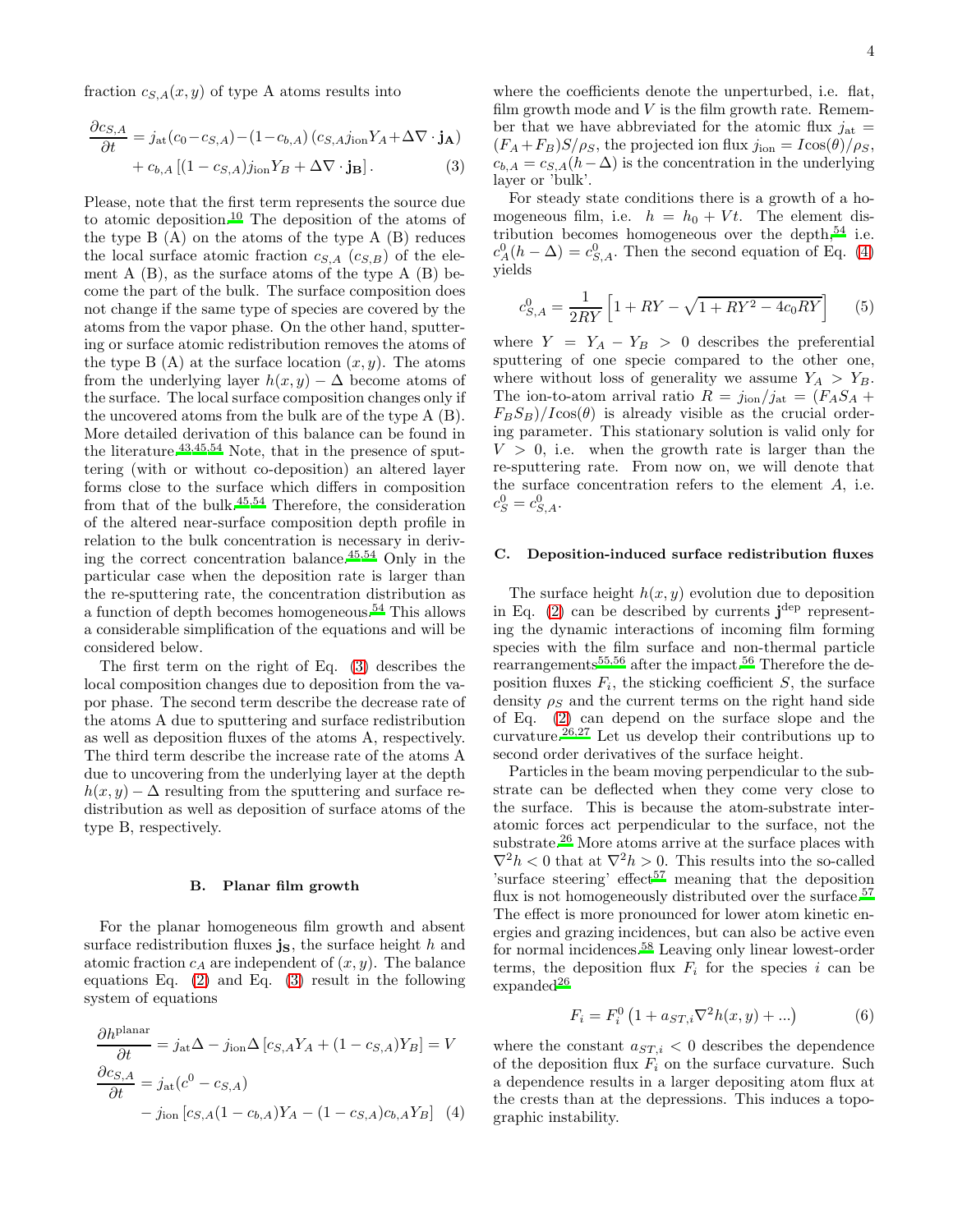The sticking coefficient  $S$  can also depend on the local curvature. For example, for  $fcc(100)$  or  $bcc(100)$  geometries with four-fold hollow (4fh) adsorption sites, the density of  $4\text{fh}^{27}$  $4\text{fh}^{27}$  $4\text{fh}^{27}$  is expected to be higher at local minima  $\nabla^2 h > 0$  than at local maxima  $\nabla^2 h < 0$ .<sup>[27](#page-18-6)</sup> One can argue that this effect is not significant for amorphized surfaces, as they can easily relax to a random structure independent of the slope and curvature. Considering only linear lowest-order terms, this yields<sup>[27](#page-18-6)</sup>

<span id="page-4-0"></span>
$$
S = S^{0} (1 + a_{S} \nabla^{2} h(x, y) + ...)
$$
 (7)

where  $a<sub>S</sub> > 0$  describes the dependence of the sticking  $\alpha$  coefficient  $S$  on the surface curvature. Such a dependence of the sticking coefficient on the surface curvature has a stabilizing effect on the surface topography.

If the adsorbing atoms do not hit directly an adsorption site, they still posses an ad-transient mobility with the significant component in the direction of the initial impingement and are 'funneled' downwards until they reach such an adsorption site.[59](#page-18-31) Downward funneling is a non-thermal process. It induces a downward flux also described by the second term on the right hand side of Eq.  $(2)$ . Leaving the linear lowest-order terms one obtains<sup>[56](#page-18-28)</sup>

<span id="page-4-1"></span>
$$
\mathbf{j}_{i}^{\text{ne}} = -\frac{F_{i}^{0}S^{0}}{\rho_{S}^{0}} a_{DF,i} \nabla h(x, y) + ... \qquad (8)
$$

where  $a_{DF,i} > 0$  describes the mobility of funneled atoms and  $\rho_S^0$  describes the atomic density of the defect free surface. This effect has again a stabilizing behavior on the surface topography.

Deposited atoms can be trapped on the sides of the slopes instead of funneling down to adsorption sites. $60$ Such 'restricted downward funneling' can be represented by expanding  $\rho_S$ <sup>[60](#page-18-32)</sup>

<span id="page-4-2"></span>
$$
\frac{1}{\rho_S} = \frac{1}{\rho_S^0} \left( 1 + a_{SD} \nabla^2 h(x, y) + \ldots \right). \tag{9}
$$

The term  $a_{SD} < 0$  describes the defects which trap the funneling atoms and which are dependent on the curvature. It has a destabilizing effect on the surface topography

Combining Eqs.  $(6)$ ,  $(7)$ ,  $(8)$ ,  $(9)$  into Eq.  $(2)$  and leaving only the linear order terms, one gets

$$
\partial h/\partial t \approx j_{\rm at} \Delta - j_{\rm ion} \Delta \left[ c_{S,A} Y_A + (1 - c_{S,A}) Y_B \right] - \Delta^2 (\nabla \cdot \mathbf{j}_{\mathbf{A}}^{\rm dep} + \nabla \cdot \mathbf{j}_{\mathbf{B}}^{\rm dep})
$$
(10)

with

<span id="page-4-5"></span>
$$
\mathbf{j}_{i}^{\text{dep}} = -\frac{F_{i}^{0}S^{0}}{\rho_{S,0}} \left( a_{ST,i} + a_{S} + a_{DF,i} + a_{SD} \right) \nabla h
$$

$$
= -c_{0,i} j_{\text{at}} S_{i}^{\text{dep}} \nabla h \tag{11}
$$

where  $S_i^{\text{dep}}$  combines the dynamic surface slope and curvature effects of species  $i = A, B$ . Its sign depends on the relative magnitude of each of the processes and can

have either positive (stabilizing) or negative (destabilizing) effect. For a given material system, there are only few opportunities to control these dynamic effects including the incidence angle. Since we assume the depositing flux incidence angle fixed,  $S^{\text{dep}}$  will be considered as a constant further on. In the following, we will call the parameter  $S^{\text{dep}}$  the curvature-dependent deposition coefficient.

# D. Ion irradiation - induced fluxes

When penetrating into the solid, energetic ions create recoils which retain to the large extent the initial mo-mentum of the incoming ions before being stopped.<sup>[47](#page-18-22)[,48](#page-18-26)</sup> If the ion beam is oblique to the substrate, then there is a component along the sample surface. Due to the incompressibility of the solid, the excess of the material density relaxes into the surface.<sup>[47](#page-18-22)[,48](#page-18-26)</sup> For the ion flux I with the incidence angle  $\theta$  from the surface normal, this generates ion-induced ballistic relocation currents proportional to  $I\cos(\theta)\sin(\theta)$ , where the product with  $\cos(\theta)$  reflects the projection of the ion beam on the surface while the product with  $\sin(\theta)$  reflects the projection of the recoil atom flux along the surface. Expansion to linear order yields the following expression for the ion-induced relocation  $currents^{47-50}$  $currents^{47-50}$  $currents^{47-50}$ 

<span id="page-4-4"></span>
$$
\mathbf{j}_{i}^{\text{rel}} = -c_{S,i}j_{\text{ion}}S_{i}^{\text{rel}} \left\{ S_{x}^{\text{rel}}(\theta) \frac{\partial h}{\partial x}, S_{y}^{\text{rel}}(\theta) \frac{\partial h}{\partial y} \right\} \tag{12}
$$

where  $S_i^{\text{rel}} = f_i d_i$  is the relocation yield of the species  $i, f_i$  is the number of relocated atoms and  $d_i$  is the average relocation distance. The dependence on the ionincidence angle is explicitly included in  $S_{x,y}^{\text{rel}}(\theta)$ . It can change the sign and thus can act to stabilize or destabilize the surface roughness.[48](#page-18-26)[–50](#page-18-33) Assuming a simple angular dependence  $\sim \cos(2\theta)$  from the model of Carter and Vyshniakov,<sup>[47](#page-18-22)</sup> one can see that  $S_{x,y}^{\text{rel}}(\theta)$  becomes negative for  $\theta > 45^\circ$ . This means that the areas with positive curvature  $(\partial^2 h/\partial x, y^2 > 0)$  or depressions start to loose the material. The latter starts to accumulate at the areas with negative curvature  $\frac{\partial^2 h}{\partial x, y^2} < 0$  or crests, i.e. the instability grows. For silicon, it has been demonstrated that such ion-induced relocation currents have the dominating effect for the ion-induced surface topographic instabilities.[49](#page-18-34)[,50](#page-18-33)

<span id="page-4-3"></span>Part of the ion-displaced atoms gain enough energy and leave the solid, i.e. are sputtered. The sputtering can depend on the local surface curvature.[46](#page-18-21) To firstorder this yields  $43,46$  $43,46$ 

$$
Y_i = Y_i^0 \left[ 1 + v_0 \frac{\partial h}{\partial x} - S_x^{\rm sp}(\theta) \Delta \frac{\partial^2 h}{\partial x^2} - S_y^{\rm sp}(\theta) \Delta \frac{\partial^2 h}{\partial y^2} \right].
$$
\n(13)

If the sign of either  $S_{x,y}^{\text{sp}}(\theta)$  becomes negative for a certain angular range of  $\theta$ , it results in larger sputtering yields at the depressions than on the crests, i.e. the surface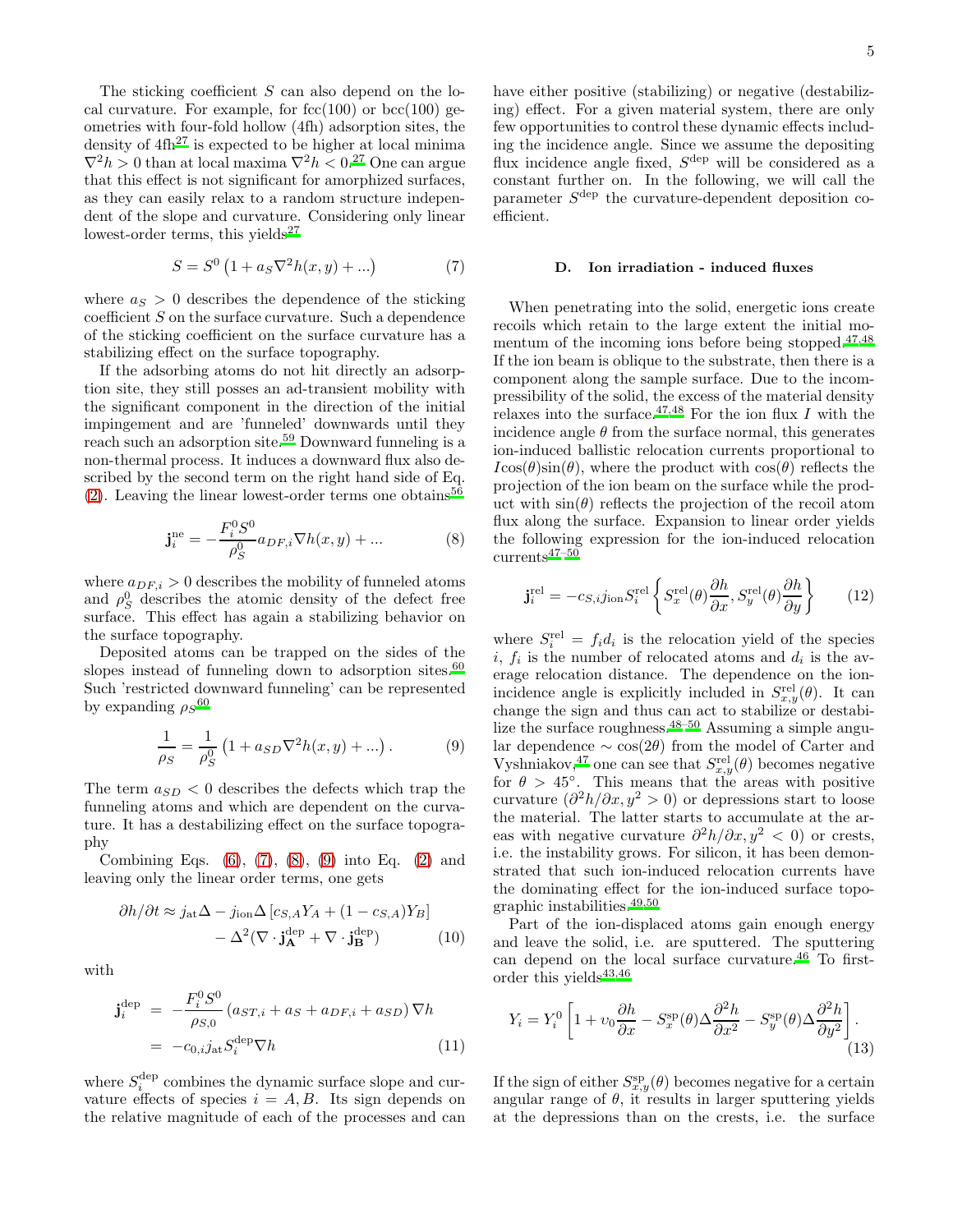roughness becomes unstable.[46](#page-18-21) While for Si this effect has been shown to be weak,  $49,50$  $49,50$  the relative strength of the curvature-dependent sputtering in relation to the ioninduced relocation remains to be determined for other material systems. Therefore, for the sake of completeness it will be considered in the further analysis.

### E. Diffusive currents

Surface diffusion fluxes are proportional to the gradient of the surface chemical potential  $\mu<sub>S</sub>$  and the surface atom diffusivity  $D_i{}^{37}$  $D_i{}^{37}$  $D_i{}^{37}$ 

$$
\mathbf{j_i}^{\text{diff}} = \frac{\Delta \rho_S D_i}{k_B T} \nabla \mu_S \tag{14}
$$

Considering only the effects of concentration gradients and surface 'stiffness' or capillarity, this leads  $to^{37,43}$  $to^{37,43}$  $to^{37,43}$  $to^{37,43}$ 

<span id="page-5-0"></span>
$$
\mathbf{j_i}^{\text{diff}} = -\Delta D_i \rho_S \nabla c_{S,i} + c_{S,i} \frac{\Delta D_i \rho_S \Omega \gamma}{k_B T} \nabla (\nabla)^2 h \qquad (15)
$$

where  $\Omega$ ,  $\gamma$ , T, and  $k_B$  stand for the atomic volume, surface energy, temperature and Boltzmann's constant, respectively.

# F. Final set of equations

Taking into account Eqs. [\(10\)](#page-4-3)-[\(15\)](#page-5-0), mass conservation (Eqs. [\(2\)](#page-2-2) and [\(3\)](#page-3-0)) leads to the following set

$$
\frac{\partial h}{\partial t} = j_{\rm at} \Delta - j_{\rm ion} \Delta \left[ c_{S,A} Y_A + (1 - c_{S,A}) Y_B \right] \n- \Delta^2 \nabla \cdot \{ \mathbf{j_A} + \mathbf{j_B} \} \n\frac{\partial c_{S,A}}{\partial t} = j_{\rm at} (c^0 - c_{S,A}) - (1 - c_S^0) \left[ j_{\rm ion} c_{S,A} Y_A + \Delta \nabla \cdot \mathbf{j_A} \right] \n+ c_S^0 \left[ j_{\rm ion} (1 - c_{S,A}) Y_B + \Delta \nabla \cdot \mathbf{j_B} \right]
$$
\n(16)

where  $\mathbf{j_i} = \mathbf{j_i}^{\text{diff}} + \mathbf{j_i}^{\text{rel}} + \mathbf{j_i}^{\text{dep}}$  is the sum of the diffusive flux, Eq.  $(15)$ , relocation, Eq.  $(12)$ , and deposition Eq. [\(11\)](#page-4-5). In deriving Eq. [\(16\)](#page-5-1) we used again the fact that for film-growing conditions the bulk concentration is equal to the steady-state surface value  $c_{b,A} = c_S^{0.54}$  $c_{b,A} = c_S^{0.54}$  $c_{b,A} = c_S^{0.54}$ 

# III. LINEAR ANALYSIS

### A. Linearized equation and parameters

Now we are going to study the stability of this solution to perturbations  $u(x, y)$  and  $\phi(x, y)$  in height and surface concentration, respectively,

<span id="page-5-2"></span>
$$
h = h_0 + Vt + u(x, y), \qquad c_{S,A} = c_S^0 + \phi(x, y). \tag{17}
$$

Introducing Eq. [\(17\)](#page-5-2) into Eq. [\(16\)](#page-5-1), changing the variables  $\tau = j_{\text{at}}t$  and expressing the height and the spatial coordinates in units of the monolayer thickness  $(U =$  $u/\Delta$ ,  $x \to \Delta x$ ) we get the following system of equations

<span id="page-5-3"></span>
$$
\frac{\partial U}{\partial \tau} = -Rv \frac{\partial U}{\partial x} + RS_x \frac{\partial^2 U}{\partial x^2} + RS_y \frac{\partial^2 U}{\partial y^2} \n-RY\phi + D\nabla^2 \phi - B\nabla^4 U \n\frac{\partial \phi}{\partial \tau} = -\phi - RY^* \phi - Rv^* \frac{\partial U}{\partial x} + R \left[ S_x^* \frac{\partial^2 U}{\partial x^2} + S_y^* \frac{\partial^2 U}{\partial y^2} \right] \n+ D^* \nabla^2 \phi - B^* \nabla^4 U
$$
\n(18)

with  $R = j_{\text{ion}}/j_{\text{at}}$  and where the coefficients are summarized in Table [I.](#page-6-0) The seemingly cumbersome combination of parameters bear a clear physical meaning. The <sup>∗</sup> parameters denote the coefficients in the concentration equation of Eq. [\(18\)](#page-5-3) while all the others are related to the equation describing the surface roughness evolution.

The terms  $v\partial U/\partial x$  and  $v^*\partial U/\partial x$  in Eq. [\(18\)](#page-5-3) result in a surface drift. As the surface is constantly buried by incoming species, these drift terms determine the 3Dnanopattern tilt in relation to the sample surface. One can absorb the surface drift term  $\sim \partial U/\partial x$  by a running frame transformation  $x \to x - \tau R \nu$  in the surface roughness equation of Eq. [\(18\)](#page-5-3). However, the drift term in the concentration equation will induce nontrivial patterns. In the following we neglect the drift terms restricting to small drift velocities and devote this analysis to a later investigation.

To illustrate the usefulness of these parameters consider the diffusion terms  $D, D^*$  and the capillarity  $B, B^*$ terms in Eq. [\(18\)](#page-5-3) only. While the  $D, B^*$  terms can change sign due to the difference between species parameters and can therefore act to destabilize the system, the  $D^*, B$  parameters are always positive due to sum of parameters, see Table [I.](#page-6-0) In the absence of the deposition flux  $(i_{\text{at}} = 0)$  and ion-irradiation  $(R = 0)$ , one has always  $D^* > D$  and  $B > B^*$  and any infinitesimal composition or surface roughness fluctuation is suppressed.

<span id="page-5-1"></span>In the following, the term 'displacement' will comprise both sputtering and relocations.<sup>[61](#page-18-35)</sup> The driving terms for instabilities are  $S_{x,y}$  and  $S_{x,y}^*$  for surface roughness and composition, respectively. These terms describe the curvature-dependent total and preferential displacement/deposition rates, respectively. These terms are multiplied by the surface curvature  $\partial^2 U/\partial x^2$  (see Eq. [\(18\)](#page-5-3)). Positive (negative) sign of  $S_{x,y}$  means that there is a material loss (gain) at the crests  $\ddot{\theta}^2 U/\partial x^2 < 0$ ) and a material gain (loss) at the depressions  $\left(\frac{\partial^2 U}{\partial x^2} < 0\right)$ . Thus  $S_{x,y} > 0$   $(S_{x,y} < 0)$  translates into a stabilizing (destabilizing) action on the surface roughness. Otherwise, a positive(negative) sign of  $S_{x,y}^*$  means that there is a loss (gain) at the crests  $\left(\frac{\partial^2 U}{\partial x^2} < 0\right)$  and gain (loss) at the depressions  $\left(\frac{\partial^2 U}{\partial x^2} < 0\right)$  of the preferentially displaced material. Thus this term acts in destabilizing the composition in all the cases except for the situation with no preferential displacement or deposition (both alloy components have similar ballistic properties) or with flat surfaces  $\left(\frac{\partial^2 U}{\partial x^2} = 0\right)$ . Therefore surfaceroughness instabilities can start independently from the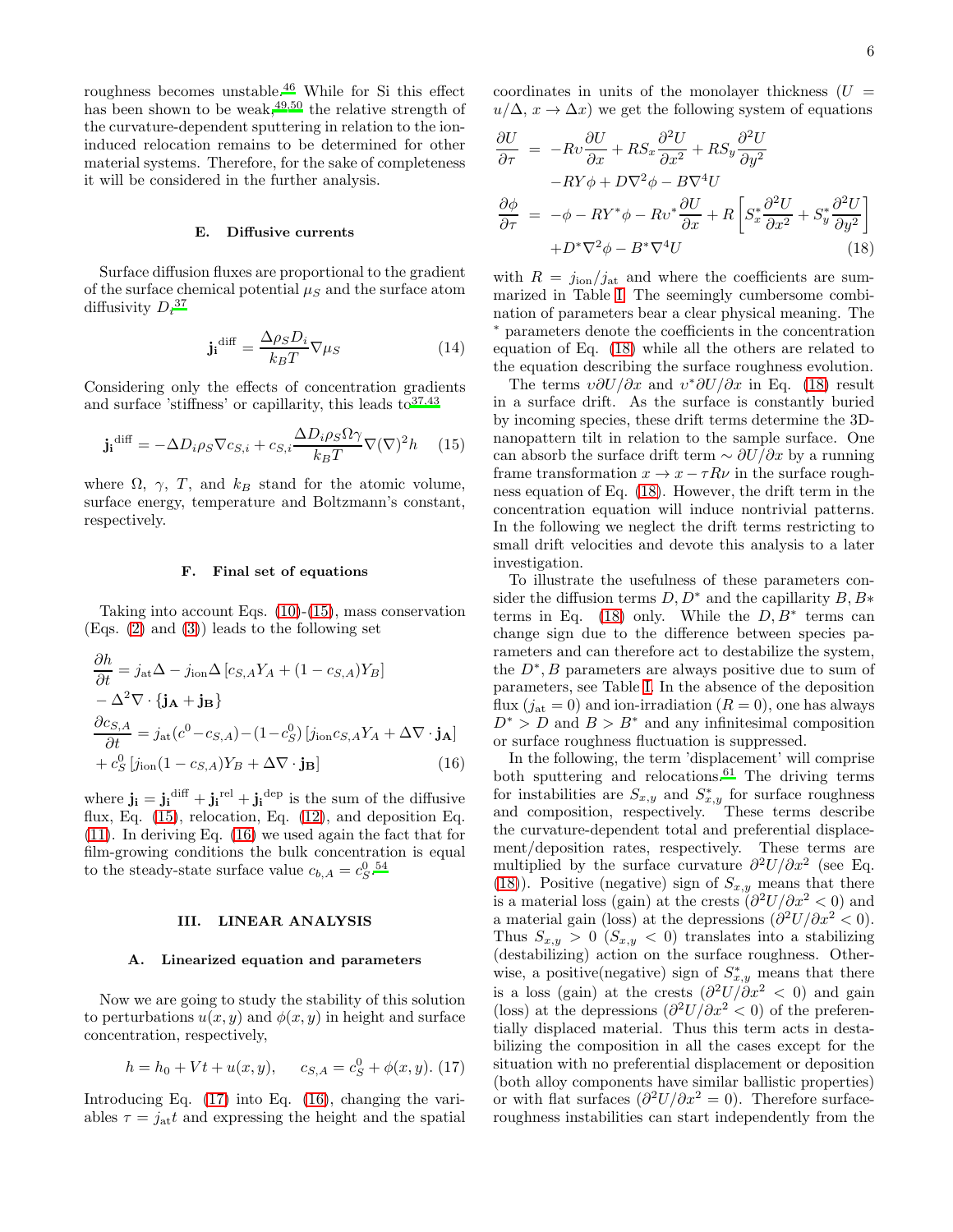TABLE I: . Coefficients of the terms of the right-hand side of Eq. [\(18\)](#page-5-3). Note that the factor  $\rho_s/\Delta/j_{\rm at}$  can be absorbed into dimensionless diffusivities which would result into a single coefficient in B and B<sup>\*</sup> of  $\omega = \gamma \Delta^2/T$ .

<span id="page-6-0"></span>
$$
Y = (Y_A^0 - Y_B^0)
$$
  
\n
$$
v = v^0 [c_S^0 Y_A^0 + (1 - c_S^0) Y_B^0]
$$
  
\n
$$
D = (D_A - D_B) \rho_S^0 / j_{\text{at}}
$$
  
\n
$$
D^* = [ (1 - c_S^0) D_A + c_S^0 D_B ] \rho_S^0 / j_{\text{at}}
$$
  
\n
$$
D^* = [(1 - c_S^0) D_A + c_S^0 D_B ] \rho_S^0 / j_{\text{at}}
$$
  
\n
$$
D^* = [(1 - c_S^0) D_A + c_S^0 D_B ] \rho_S^0 / j_{\text{at}}
$$
  
\n
$$
D^* = [(1 - c_S^0) D_A + c_S^0 D_B ] \rho_S^0 / j_{\text{at}}
$$
  
\n
$$
D^* = [ (1 - c_S^0) D_A + c_S^0 D_B ] \rho_S^0 / j_{\text{at}}
$$
  
\n
$$
D^* = c_S^0 (1 - c_S^0) D_A + c_S^0 D_B ] \rho_S^0 / j_{\text{at}}
$$
  
\n
$$
D^* = c_S^0 (1 - c_S^0) D_A + c_S^0 D_B
$$
  
\n
$$
S^* = c_S^0 (1 - c_S^0) [S^*_{\text{at}} / (1 - c_S^0) S^*_{\text{at}}
$$
  
\n
$$
S^*_{\text{at}} = c_S^0 (1 - c_S^0) [S^*_{\text{at}} / (0) (Y_A^0 - Y_B^0) + S^{\text{rel}}_{\text{at}} (0) (S^{\text{rel}}_{\text{at}} - S^{\text{rel}}_{\text{at}})]
$$
  
\n
$$
S^*_{\text{at}} = c_S^0 (1 - c_S^0) S^{\text{dep}}_{\text{at}} - c_S^0 (1 - c_S) S^{\text{dep}}_{\text{at}}
$$
  
\n
$$
S^*_{\text{at}} = c_S^0 (1 - c_S^0) S^{\text{dep}}_{\text{at}} - c_S^0 (1 - c_S) S^{\text{dep}}_{\text{at}}
$$
  
\n
$$
S^*_{\text{at}} = S^*_{\text{at}} \rho_S^* = S^*_{\text{at}} \rho_S^* R^*_{\
$$

surface composition effects while surface composition instabilities cannot occur without coupling to the surface roughness. In conclusion, instabilities can occur via surface roughness effects or via composition-roughness feedback interactions.

The curvature-dependent deposition terms  $S_{x,y}^{\text{dep}}$  and  $S_{x,y}^{*,\text{dep}}$  are proportional to the incoming flux  $j_{at}$  (Eqs.  $(6)$  -  $(10)$ ). In case that the deposition has a destabilizing effect,  $j_{at}$  is a control parameter. The terms  $~ \sim RS_{x,y}^{\sim} = RS_{x,y}^{\text{ion}} + S_{x,y}^{\text{dep}}$  and  $~ \sim RS_{x,y}^{*} = RS_{x,y}^{* \text{ion}} + S_{x,y}^{* \text{dep}}$  explicitly have linear dependencies on R which controls the degree of ion-induced effects compared to deposition effects. While the exact dependence is determined by the details of collision cascades[,](#page-18-26)  $48$  we should note that both  $S_{x,y}^{\rm sp}(\theta)$  and  $S_{x,y}^{\rm rel}(\theta)$  can change their sign resulting in stabilizing or destabilizing behavior. This can be controlled by varying the ion-incidence angle.[48](#page-18-26) In addition, the sign change of  $S_x^{\text{rel}}(\theta)$  and  $S_x^{\text{sp}}(\theta)$  is governed by different properties of ion induced collisions cascades and thus occur in different angular ranges.[48](#page-18-26) As it will be shown in the next sections, such general properties of Eq.  $(18)$  and the dependence of ion-induced effects on R and  $\theta$  create a rich variety of pattern formations besides those induced by deposition.

As the curvature-dependent terms are fixed, the ratio of ion to deposition beam  $R$  acts as a control parameter. If the ion-induced curvature-dependent ballistic term combinations ( $R \neq 0$  terms) become negative for a certain ion-incidence angle  $\theta$  range, their degree of influence on the surface dynamics is 'regulated' by  $R$ : the higher R, the larger the influence of ion effects. If deposition dynamics leads to surface stabilization, then at some critical  $R_{\rm crit}$  instability is expected to result in a growth of a pattern. In turn, if the deposition dynamics leads to surface destabilization, one can find a certain ion-incidence angle  $\theta$  range, where the ion-induced curvature-dependent ballistic term combinations become positive. After reaching a critical ion-to-atom arrival ratio  $R_{\rm crit}$  the growing surface becomes stabilized.

### B. Stability of modes

Let us perform a linear stability analysis when the pattern growth occurs. For this we consider only a 1D case along  $x$ . The solution of Eq.  $(18)$  in the form of  $(U, \phi) = (U^0, \phi^0) \times exp(i k x + rt)$  represents the growth rate r as eigenvalues of the matrix

<span id="page-6-3"></span>
$$
\mathbf{A} = \begin{pmatrix} -RS_x k^2 - Bk^4 & -RY - Dk^2 \\ -RS_x^* k^2 - B^* k^4 & -1 - RY^* - D^* k^2 \end{pmatrix} \tag{19}
$$

with the eigenvalues

<span id="page-6-2"></span>
$$
r = \frac{1}{2} \left( -f(q) \pm \sqrt{f(q)^2 - 4a(q)} \right), \text{ where}
$$
  
\n
$$
f(q) = -tr\mathbf{A} = B \left( d + e q + q^2 \right)
$$
  
\n
$$
a(q) = \det \mathbf{A} = f_{\text{dis}} q \left( c + b q + q^2 \right), \tag{20}
$$

 $k^2 = q \geq 0$  and the auxiliary quantities

<span id="page-6-1"></span>
$$
f_{\text{dis}} = BD^* - B^*D = \frac{\rho_S^2 \gamma \Delta^2}{k_B T j_{\text{at}}^2} D_A D_B > 0
$$
  
\n
$$
b = \frac{B + R(S_x D^* - S_x^* D + BY^* - B^* Y)}{f_{\text{dis}}}
$$
  
\n
$$
c = \frac{R [S_x + R(S_x Y^* - Y S_x^*)]}{f_{\text{dis}}}
$$
  
\n
$$
d = \frac{1 + RY^*}{B} > 0
$$
  
\n
$$
e = \frac{D^* + R S_x}{B}.
$$
\n(21)

For a given wave number  $k$ , a positive (negative)  $r$  value indicates that this mode is unstable (stable) and will grow (be suppressed) in amplitude. The growth rate  $r$  is negative (stable) if  $a(q) > 0$  which is fulfilled in the absence of deposition and ion irradiation since always  $f_{\text{diss}} > 0$ . The combination of parameters in  $f_{\text{diss}}$  acts as a 'dissipative' force bringing the system to and maintaining at the equilibrium when external influences are absent. In order to determine the band of unstable vectors  $k$ , we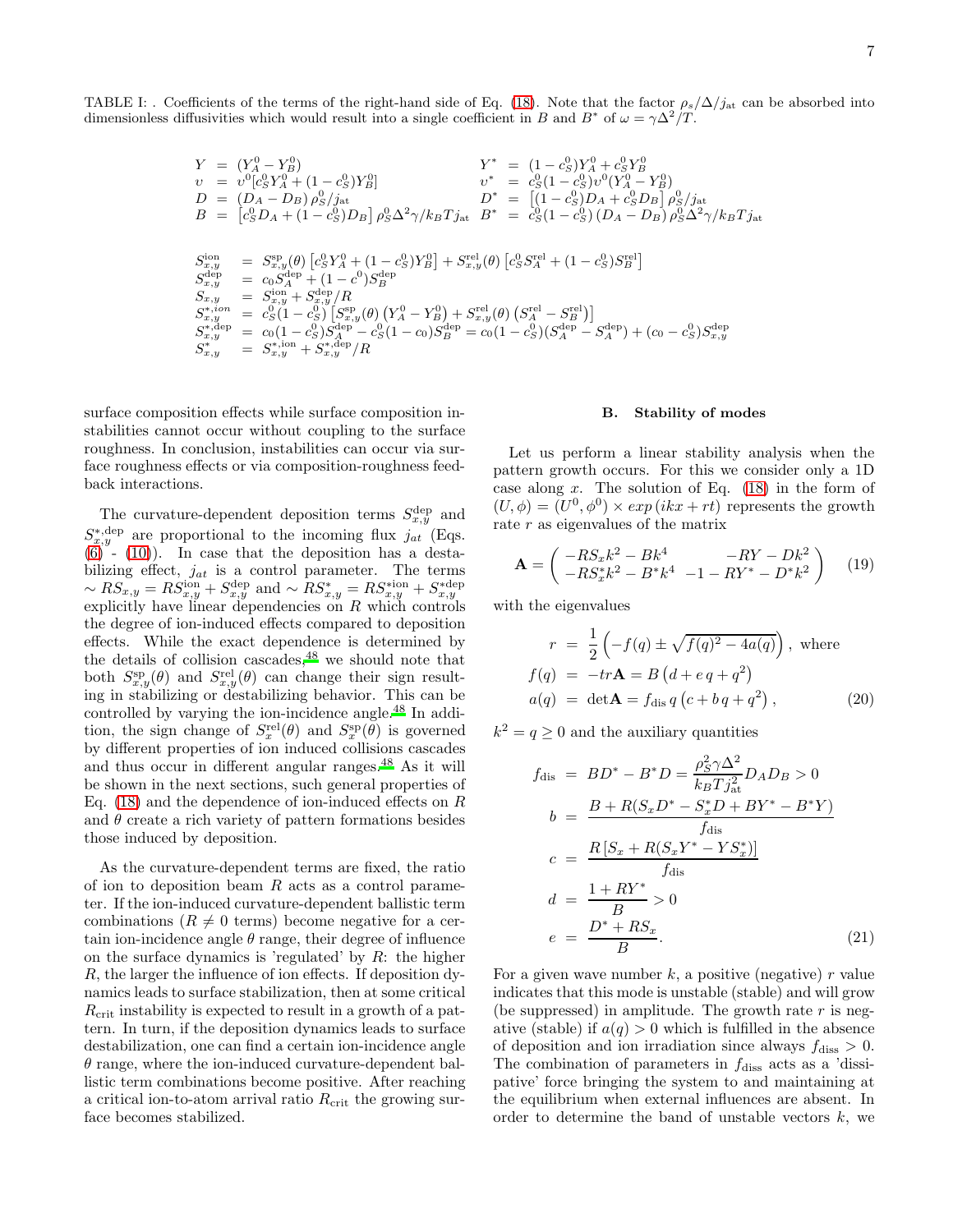

<span id="page-7-0"></span>FIG. 2: (a) The different regimes of unstable modes in terms of (b) the parameter  $a(q)$  and (c) the parameter  $f(q)$  corresponding to Eq. [\(21\)](#page-6-1). The arrows indicate possible reachable instability regions with continuous change of R.

proceed first with the stability analysis $62$  illustrated in Fig. [2](#page-7-0). The system is stable for  $a(q) > 0$  and  $f(q) > 0$ since then  $r < 0$  for all k and has oscillatory solutions if  $f(q)^2 < 4a(q)$ . In the absence of ion irradiation and deposition, the condition  $f(q) > 0$  is always satisfied (see also the discussion above). Within the continuous change of the control parameters we can reach the three adjacent instability regions from the stable one by the three arrows indicated in Fig. [2](#page-7-0) (a). The left lower quarter in Fig. [2,](#page-7-0) corresponding to  $f(q) < 0$  and  $a(q) < 0$ , can only be reached via a special point  $a(q) = 0$  and  $f(q) = 0$ . This

condition requires both  $a(q)$  and  $f(q)$  to become zero for the same value of R and/or deposition  $S^{\text{dep}}$ . This can be reached only with a unique combination of parameters and maximal 2 special wave numbers. This regime does not provide any control means and therefore is of low relevance to experiments. We are left with two different possible paths from stability to instability: (i)  $a(q) < 0$ and  $f(q) > 0$  for stationary-growing patterns and (ii)  $f(q) < 0$  and  $a(q) > (f(q)/2)^2 > 0$  for oscillatory patterns since the square-root term becomes purely imaginary for the growth rate  $r$  in Eq. [\(20\)](#page-6-2).

# C. Stationary patterns

Stationary instabilities occur when  $f(q)$  stays positive and  $a(q)$  changes its sign to become negative (see Fig. [2](#page-7-0)) (a)). This occurs in the range of the two  $q$  values

<span id="page-7-1"></span>
$$
q_0^{\pm} = \frac{1}{2} \left( -b \pm \sqrt{b^2 - 4c} \right) \tag{22}
$$

determined by the sign of parameters  $b$  and  $c$  which is illustrated in Fig. [2](#page-7-0) (b). We see that two real  $q$  occur for either  $c < 0$  or  $c > 0$ ,  $b < -2\sqrt{c}$ .

Before continuing to discuss the different instability types of these two cases lets discuss the physical meaning of the terms  $b$  and  $c$  which are crucial for the type of instability. The term  $b$  has three contributions (Eq.  $(21)$ :

- An R-independent positive term  $B/f_{\text{dis}} \approx j_{\text{at}} \times$  $\gamma \left[ c_S^0 D_A + (1 - c_S^0) D_B \right] > 0$  related to the film growth rate and capillary forces. This term stabilizes the surface composition and roughness. It increases concomitantly with the deposition flux  $j_{\text{at}}$ . This term always renders  $b > 0$  for low values of R;
- A term  $R(BY^* B^*Y)$  describing how preferential sputtering interacts with the curvature to destabilize the surface. This term is always positive as  $Y^* > 0, Y^* > Y, B > 0, B > B^*$ . This reflects the fact that both surface capillary forces  $B$  and total sputtering rate  $Y^*$  act in stabilizing the surface roughness and composition, see Eq. [\(18\)](#page-5-3);
- A term  $R(S_x D^* S_x^* D)$  describing how the curvature-dependent (total or preferential) displacement/deposition processes interact with diffusion to (de)stabilize the surface. Only this term can lead to  $b < 0$ , thus to pattern formation.

The term  $c$  in Eq.  $(21)$  has two contributions:  $c \sim R\left[S_x + R(S_xY^* - YS_x^*)\right]$ . The first one is  $RS_x =$  $RS_x^{\text{ion}} + S_x^{\text{dep}}$ . This is the *total* curvature-dependent displacement/deposition coefficient. The second one represents (de)stabilization related to the interaction between curvature-dependent displacement/deposition and sputtering (both total and preferential). At  $R \approx 0$  (weak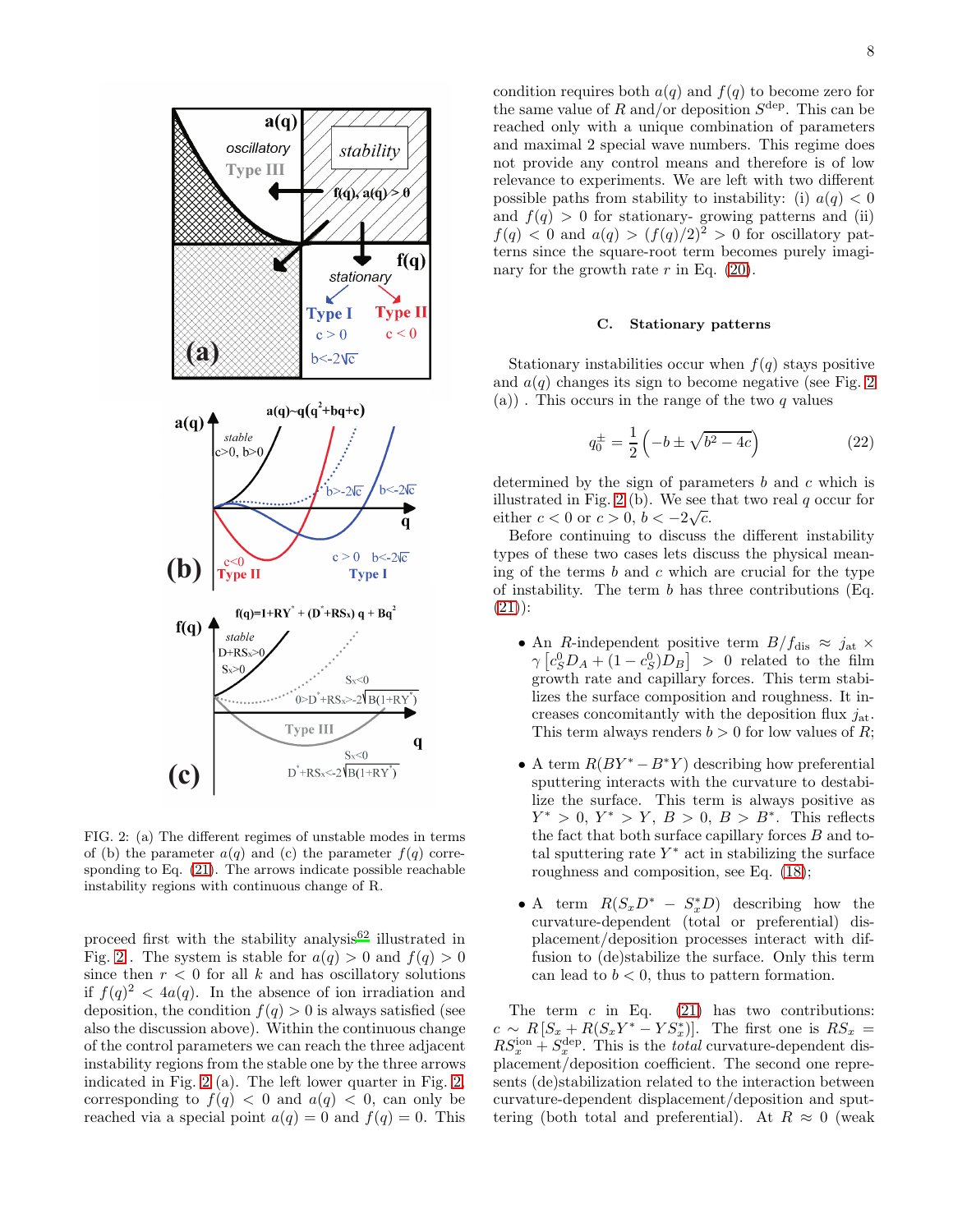or absent ion irradiation), the sign of the curvaturedependent deposition term  $S_x^{\text{dep}}$  determines the slope of  $a(q)$  growing for small wave numbers q towards negative or positive values, and thus determines the instability.

### D. Oscillatory patterns

When ion irradiation or/and deposition is present, oscillatory behavior might appear if  $f(q) < 0$  or  $e < -2\sqrt{d}$ . Such condition yields (see Eqs. [\(21\)](#page-6-1))

<span id="page-8-0"></span>
$$
RS_x < -\left(2\sqrt{B(1+RY^*)} + D^*\right). \tag{23}
$$

As  $R > 0$  and the expression in the brackets on the right side of Eq. [\(23\)](#page-8-0) is positive, this necessarily means  $S_x < 0$  and the total curvature-dependent displacement/deposition term must become destabilizing. In addition, this also means that the instability can occur only when the control parameter  $R > 0$  exceeds a certain critical value. Following the discussion above the sign change of  $f(q)$  is driven by the interplay between the ion-irradiation/deposition induced surface instability and the surface diffusion and preferential sputtering rate. This is because the curvature-dependent displacement/deposition  $S_x < 0$  destabilizes while the surface diffusion  $D^* > 0$  and preferential sputtering  $Y^* > 0$  stabilize the system.

# IV. TYPES OF INSTABILITIES

In order to understand the interplay of ion-irradiation and deposition effects to induce instabilities, we will concentrate separately on the effects produced by ion irradiation and deposition. Their combined effect will be discussed at the end. Therefore let us consider first a planar growth of the surface  $(S^{\text{dep}} = 0)$  and concentrate exclusively on the instabilities induced by curvaturedependent ion displacements.

### <span id="page-8-4"></span>A. Ion-irradiation induced instabilities

### *1. Instabilities driven by linear terms in* q *(type II)*

a. Type IIa: curvature-dependent displacementdriven pattern formation. First we discuss the case when  $c < 0$ . This condition can be satisfied for two possibilities  $S_x \leq 0$  according to Eq. [\(21\)](#page-6-1). As seen in Fig. [2](#page-7-0) (b), in both cases the instability starts from  $q = 0$ and the width of the band  $\Delta q$  of unstable modes is equal to the positive solution  $q_0^+$  of Eq. [\(22\)](#page-7-1). For the case of  $S_x < 0$ , expanding in powers of R we get from Eq. [\(21\)](#page-6-1) and [\(22\)](#page-7-1) the bandwidth of unstable wave vectors

<span id="page-8-2"></span>
$$
\Delta k^2 = \Delta q \approx -R\frac{S_x}{B} + o(R^2). \tag{24}
$$

Near the threshold where  $a(q)$  changes the sign it becomes small so that  $r \approx -a(q)/f(q)$ . The maximal growth rate is approximately given by the condition  $da(q)/dq = 0$  which leads to

<span id="page-8-3"></span>
$$
k_{\text{max}}^2 = q_{\text{max}} = \frac{1}{3}(\sqrt{b^2 - 3c} - b) \approx -R\frac{S_x}{2B} + o(R^2). \tag{25}
$$

The most unstable wavelength diverges when  $R \to 0$ while the band width shrinks as  $\sim \sqrt{R}$ . This is the socalled t[y](#page-18-36)pe-II instability<sup>62</sup>. This instability is characteristic for ripple formation during ion erosion.[50](#page-18-33)[,63](#page-18-37) Both  $k_{\text{max}}$  and  $\Delta k$  depend only on the parameters related to the surface roughness. Therefore, in this regime  $(c < 0)$ , the pattern formation is driven by ion-induced surfaceroughening processes. A surface roughness pattern develops first. The segregation follows due to the  $h(x, y)$  $c_S(x, y)$  coupling.

Note, that the condition  $S_x < 0$  requires some further restrictions to render  $c < 0$ . If  $S_x Y^* - Y S_x^* < 0$  the instability condition  $c < 0$  is fulfilled for all  $R \cdot \text{If } S_x Y^* YS^*_x > 0$  the ion-to-atom arrival ratio should not exceed a critical value  $R < R_{\text{crit},1}$  with

<span id="page-8-1"></span>
$$
R_{\rm crit,1} = -\frac{S_x}{S_x Y^* - S^* Y}.
$$
\n(26)

b. Type IIb: preferential curvature-dependent displacement and sputtering. For the case  $c < 0$ , let us consider now the possibility  $S_x > 0$ , i.e. the total curvaturedependent displacement acts in stabilizing the surface. Such conditions requires  $S_x Y^* - Y S_x^* < 0$  (see accord-ing to Eq. [\(21\)](#page-6-1). As both  $S_x$  and  $Y^*$  (total sputtering coefficient) are positive, the instability is driven by the combination  $Y \dot{S}_x^* > 0$ , i.e. by preferential sputtering and preferential curvature-dependent displacement. The condition  $c < 0$  requires that these both terms must have the same sign  $(S_x^* > 0$  as  $Y^* > 0$  by definition).

This represents the following scenario:

- the element segregation occurs on the surface as the preferentially displaced element is depleted from the crests and enriched in the depressions (term  $RS_x^* \frac{\partial^2 U}{\partial x^2}$  in Eq. [\(18\)](#page-5-3),
- preferential sputtering of the same element occurs  $(\text{term} - RY\phi \text{ in Eq. (18)}),$  $(\text{term} - RY\phi \text{ in Eq. (18)}),$  $(\text{term} - RY\phi \text{ in Eq. (18)}),$
- as this element tends to segregate at the depressions, preferential sputtering of the depressions takes place which results in the increase of the surface roughness, i.e. an instability occurs.

The instability is also of type II following the classification by  $Cross\&Greenside^{62}$  $Cross\&Greenside^{62}$  $Cross\&Greenside^{62}$ . The main difference to the type  $II_a$  instability is that the ion-to-atom arrival ratio R must be larger than a critical value Eq. [\(26\)](#page-8-1). Close to the instability threshold one can write  $R = R_{\text{crit},1} + \delta$ . Introducing this expansion into Eq. [\(22\)](#page-7-1) and leaving only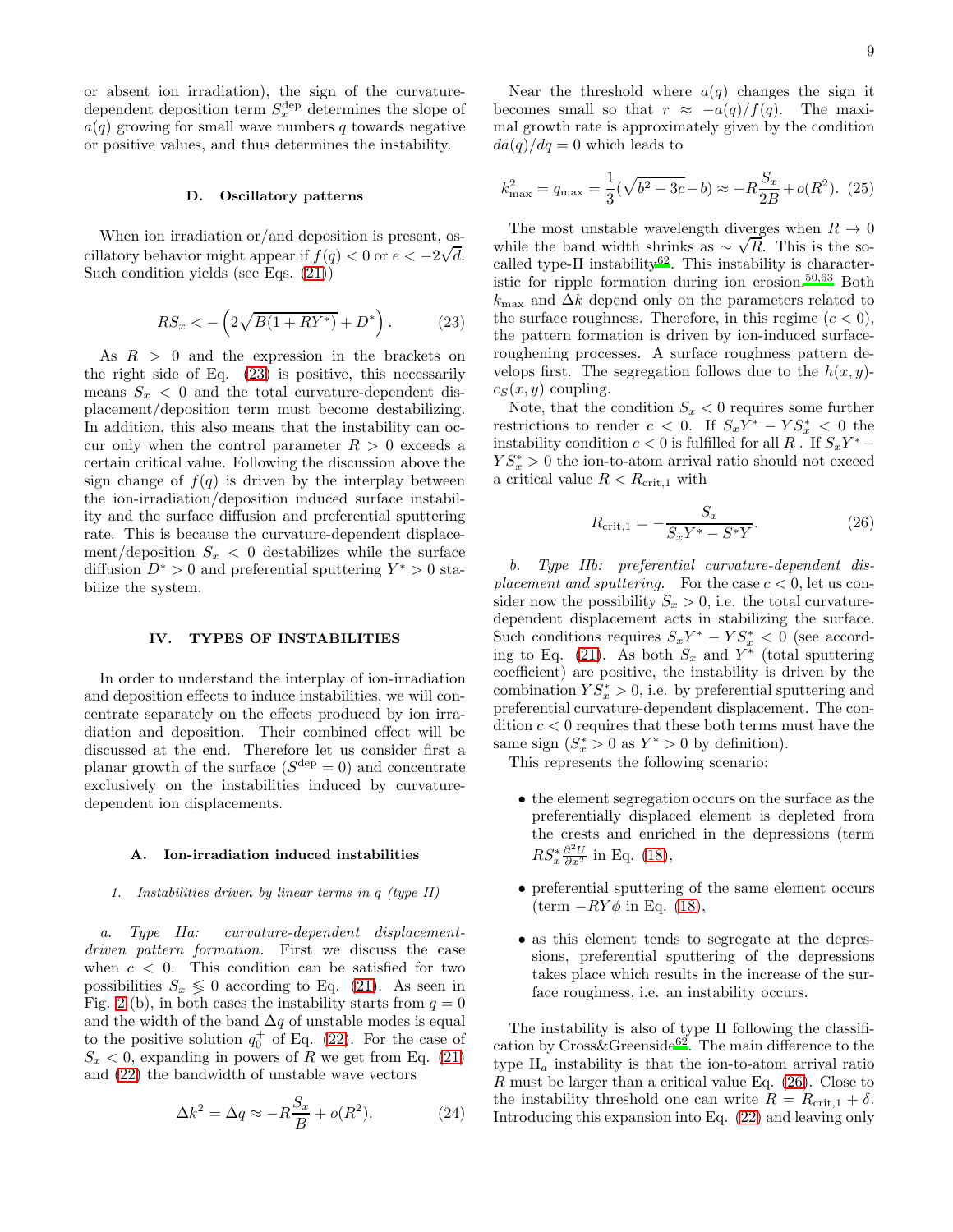linear terms in  $\delta$  to get  $\Delta c = -S_x/f_{\text{dis}}\delta$  and the following expression for the band width  $\Delta q$ 

$$
\Delta k^2 = \Delta q \approx \frac{S_x}{f_{\text{dis}} b_{\text{crit}}} \delta \tag{27}
$$

where  $b_{\rm crit}$  is the value of the parameter b at  $R_{\rm crit,1}$ . The bandwidth shrinks again as  $\Delta k \sim \sqrt{\delta}$ . The maximal growth appears again as in Eq. [\(24\)](#page-8-2) and Eq. [\(25\)](#page-8-3) nearly at the minimum of  $a(q)$  leading to  $k_{\text{max}}^2 = q_{\text{max}} \approx \frac{\Delta q}{2}$  as above.

Note, that the destabilizing effect is non-linear  $R$ , i.e.  $\sim R^2$ . This is due to the fact that both the instabilityinducing terms originate from ion irradiation. Both terms are based on the differences in ballistic properties of the alloy constituents. However, one term refers to general alloy sputtering properties (preferential sputtering) while the other refers to a topographic effect (preferential curvature-dependent displacement). Note that their product comes from multiplication of off-diagonal terms of  $\bf{A}$  in Eq. [\(19\)](#page-6-3). Off-diagonal elements describe the feedback interactions between the surface roughness and the composition. This brings us to the two conclusions: (i) instabilities can be generated by ioninduced  $h(x, y)$ -cs $(x, y)$  feedback interactions and (ii) the strength of the ion-induced feedback interactions is driven by differences of material ballistic properties. The larger the difference in ballistic properties (sputter/relocation yields and their sensitivity to the surface curvature), the larger is the probability for this effect to occur.

# *2. Instabilities driven by quadratic terms in* q *(type I)*

The term  $a(q)$  can become negative not only due to linear terms in  $q$  proportional to  $c$  but also due to quadratic terms in q proportional to b (see Eq.  $(20)$ ). Let us consider the case when  $c > 0$  and  $b < -2\sqrt{c}$ . The slope of  $a(q)$  is positive close to zero due to the positive linear term *cq*. Only for larger q values the term  $\sim -|b|q^2$ counteracts the positive increase leading to  $a(q) < 0$  (see middle plot (b) of Fig. [2\)](#page-7-0). This results in a band of unstable q vectors appearing in a narrow q range with  $q > 0$ . Therefore, close to the instability threshold the wavelength is not diverging. The instability will not occur for any small  $R$ , but  $R$  needs to reach a critical value

<span id="page-9-1"></span>
$$
R_{\rm crit,2} \quad \text{given by} \quad b^2 = 4c \tag{28}
$$

from Eq. [\(21\)](#page-6-1).

The condition  $b < 0$  requires  $S_x^* D > 0$  (see Eq. [\(21\)](#page-6-1)). The terms  $S_x^*$  and D describe the preferential curvaturedependent displacement rate and preferential diffusion of the alloy constituents, respectively (see Table [I\)](#page-6-0). This represents the following scenario:

• for positive (negative)  $S_x^*$  values the preferentially displaced element is depleted from the crests (depressions) and accumulates in the depressions (on the crests) (the term  $RS_x^* \frac{\partial^2 U}{\partial x^2}$  in Eq. [\(18\)](#page-5-3),

- such a segregation induces a concentration gradient between crests and depressions,
- a diffusion-driven transport sets in to homogenize the element distribution on the surface (the term  $D\nabla^2\phi$  in Eq. [\(18\)](#page-5-3),
- the element with a larger diffusion coefficient diffuses from the depressions to the crests,
- as this element tends to segregate at depressions, preferential diffusion of this element from depressions results in the increase of the surface roughness, i.e. an instability occurs.

Let us assume that close to the instability threshold  $R = R_{\text{crit}-2} + \delta$  and therefore  $(b/2)^2 - c = const \times \delta + ...$ 0. According to Eq. [\(22\)](#page-7-1), the band width takes the form  $\Delta q = q_0^+ - q_0^- = \sqrt{b^2 - 4c}$  yielding

$$
\Delta k_x = \sqrt{\Delta q} \sim \delta^{1/4}.\tag{29}
$$

The band center can be determined from the condition  $da(q)/dq = 0$ . Leaving only linear terms close to the instability results in

<span id="page-9-0"></span>
$$
k_{\text{max}} \approx \sqrt{-\frac{1}{6}b_{\text{crit}} + \frac{\text{const}}{|b_{\text{crit}}|} \times \delta}.
$$
 (30)

The smoothing effect of the curvature-dependent displacement coefficient S and diffusion  $D^*$  separately stabilize the surface and the composition at small and large wave numbers, respectively. This allows to obtain a narrow band of unstable wave numbers, i.e. the formation of an ordered structure. According to  $Cross\&Greenside, 62$  $Cross\&Greenside, 62$ this is characteristic for the so-called Type-I instability. Similar effect has been predicted for ion-erosion of alloy surfaces.[43](#page-18-18) In contrast to the ion-erosion case where the surface atoms are always exposed to ion irradiation, here the interplay of the ion-irradiation and diffusivity is 'damped' by the depositing species (both parameters R and D are divided by  $j_{at}$ , see Table [I\)](#page-6-0).

Note, that the destabilizing effect comes as a linear effect in  $R$ . This is due to the fact that only one term in the product  $S_x^*D$  refers to ion-induced effects (preferential curvature-dependent displacement). Similarly to the instability type  $II_b$ , the product of terms  $S_x^* D$  inducing this type of instability originates from multiplication of offdiagonal terms of **A** in Eq. [\(19\)](#page-6-3) which describe  $h(x, y)$  $c_S(x, y)$  feedback interactions. The preferentially displaced element must also have a larger diffusivity to keep  $S_x^* D > 0$ . The above discussion leads to the following conclusion: external preferential ion-induced curvaturedependent processes and material-inherent diffusive processes can couple to induce an instability. The larger the difference in curvature-dependent ballistic and surface diffusion properties, the larger is the probability for this type of instability to occur.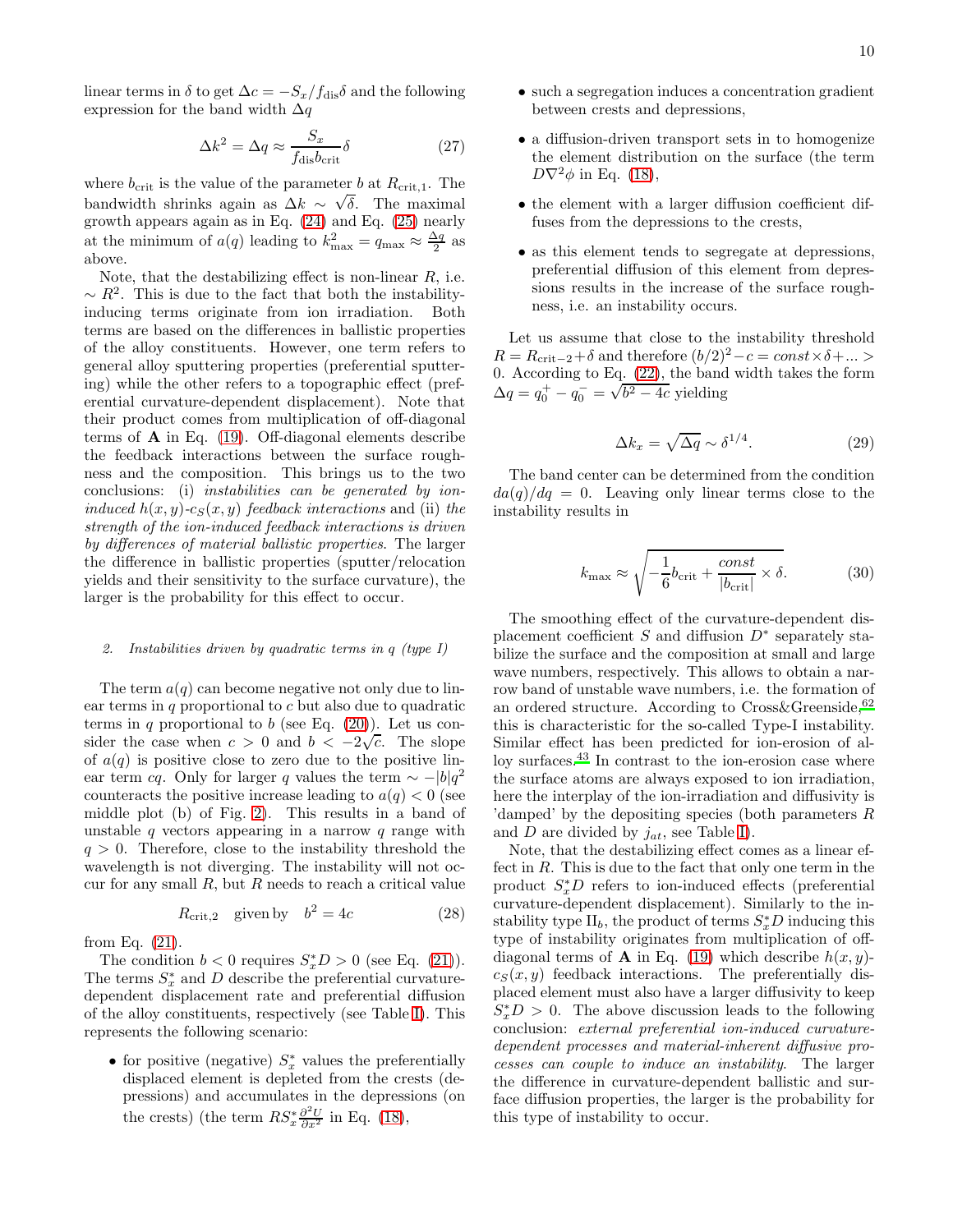### *3. Special paths from type-II to type-I instabilities*

By increasing R one can observe a change from type-II instability to a stable behavior and further to the appearance of type-I instability. Such a behavior requires that the total curvature-dependent displacement coefficient has a destabilizing effect on the surface roughness  $(S_x < 0)$  and a stabilizing effect due to synergistic effects of the preferential curvature-dependent displacement rate and the preferential sputtering,  $S_x Y^* - \tilde{S}_x^* Y >$ 0.

Mathematically, this is due to the fact that by increasing the ion-to-atom arrival ratio  $R$ , the coefficient  $c \sim R\left[S_x + R(S_xY^* - YS_x^*)\right]$  (first order in q term) can change the sign from negative (first term of  $c$ ) to positive (second term of  $c$ ). Hence we have the transition: type-II instability→ stable behavior. With further increase of R, the coefficient  $b > 0$  (second order in q term) might change the sign, which results in type-I instability.

The further discussion of these parameters is quite complex and is outside of the scope of the present paper. Our purpose is only to point out here that certain alloy deposition conditions can lead to type-II→stable→type-I transitions when increasing the ion-to-atom arrival ratio R.

# *4. Oscillatory instability*

The instability growth exponent  $r$  can also change the sign when  $f(q)$  changes the sign from positive to negative while  $a(q)$  remains positive (see Fig. [2](#page-7-0) (a)). This leads to an increase of the instability amplitude due to the first term  $r \sim -f(q) > 0$ . However, the second term of  $r \sim \sqrt{f(q)^2 - 4a(q)}$  (Eq. [\(20\)](#page-6-2) remains imaginary, hence we have an oscillating behavior with the increasing amplitude. The necessary condition follows from the expression of  $f(q)$  in Eq. [\(20\)](#page-6-2)

$$
e < -2\sqrt{d}.\tag{31}
$$

For  $e < 0$ , the total curvature-dependent displacement yields  $S_x$  must be negative, thus destabilizing (see Eqs.  $(20)$  and  $(21)$ ). Like the type-II<sub>a</sub> instability, it is also driven by ion-induced surface-roughness processes.

The oscillatory instability  $Re(r) > 0$  requires exactly the same q-range where  $f(q)$  becomes negative. The instability occurs when  $R$  surpasses a critical value

<span id="page-10-2"></span>
$$
R_{\rm crit,3} \quad \text{defined by} \quad e^2 = 4d. \tag{32}
$$

Near the critical threshold  $R_{\text{crit,3}}$  we can expand again  $e^2/4-d \approx \text{const} \times \delta$  and obtain the unstable wave number band width in lowest order

$$
\Delta k^2 = \Delta q \sim \delta^{1/2}.
$$
 (33)

The maximal growth rate is given now approximately by the maximum of  $f(q)$  which leads to

<span id="page-10-0"></span>
$$
k_{\text{max}}^2 = q_{\text{max}} = -\frac{e}{2} \sim -\frac{e_{crit}}{2} - \frac{S_x}{2B} \delta \tag{34}
$$

with the value  $e_{\rm crit} = (D^* + R_{\rm crit,3}S_x)/B$  (Eq. [\(21\)](#page-6-1)). Note that the characteristics of this type of instability differs from those of the oscillatory type-III instability from Cross&Greenside<sup>[62](#page-18-36)</sup>. The real part of r is not zero, therefore the maximum growth rate occurs at a finite wavelength in Eq. [\(34\)](#page-10-0). At the onset of the instability where  $R = R_{\text{crit,3}}$  we have  $\text{Re}(r) = -f(q) = 0$ , and the instability is purely oscillatory. Therefore the type-III of Cross&Greenside is a special case of our type I in the sense of finite q values as an onset.

In more detail, additionally to the condition  $e <$  $-2\sqrt{d}$ , two more conditions must be satisfied to render  $a(q) > 0$ , namely

<span id="page-10-1"></span>
$$
c > 0; \quad b^2 < 4c. \tag{35}
$$

The condition  $S_x < 0$  means that  $c < 0$  for small R which contradicts the necessary conditions Eq. [\(35\)](#page-10-1) for the oscillating instability to occur. If the parameter c would not change its sign to positive with increasing  $R$ , then the change of sign of  $f(q)$  would result only in the change of the instability type, not in the change from stable to unstable situation. We are limiting our discussion only to the transition stable $\rightarrow$  unstable. Therefore we consider that  $c < 0 \rightarrow c > 0$  by increasing R. In addition, the change in the sign of c must occur for  $R < R_{crit,3}$ .

On one hand, after reaching this stabilizing condition, a further increase in R keeps  $a(q) > 0$  since both linear and quadratic terms proportional to  $c$  and  $b$ , respectively, are positive. On the other hand, it induces the sign change for  $f(q)$ , thus the occurrence of the instability. Recalling Eq. [\(23\)](#page-8-0), one can see that the stabilizing effects are all proportional to diffusion (both D and  $\sim \sqrt{B} \sim \sqrt{D}$ ). Therefore, for the transition type- $II_a \rightarrow$ stable→oscillating instability to occur, the diffusivity must be large enough to allow stabilization of the surface while increasing the ion-to-atom arrival ratio R (transition  $II_a \rightarrow$ stable). Then further increase in R unavoidably leads to the change of sign of  $f(q)$  and hence the transition stable→oscillating instability. Physically, such a control over surface diffusivity can be achieved independently from the ion-induced effects by changing the substrate temperature.

The imaginary part of the instability growth rate  $r$  is given by Im $(r) = \sqrt{4a(q) - f(q)^2}$ . It defines the oscillation frequency in thickness units. For the growing film this means that for a given lateral position  $(x, y)$ , the concentration will oscillate with time. Since the film is growing, this translates into an oscillatory concentration with thickness. Not only a laterally ordered nanocomposite structure forms, but also vertical composition modulations occur with the period  $\approx 1/\mathrm{Im}(r)$ . Such an oscillating instability establishes a self-organized 3D-multilayer structure. This demonstrates that ion-irradiated surfaces during alloy film growth can induce not only lateral but also vertical periodic structures.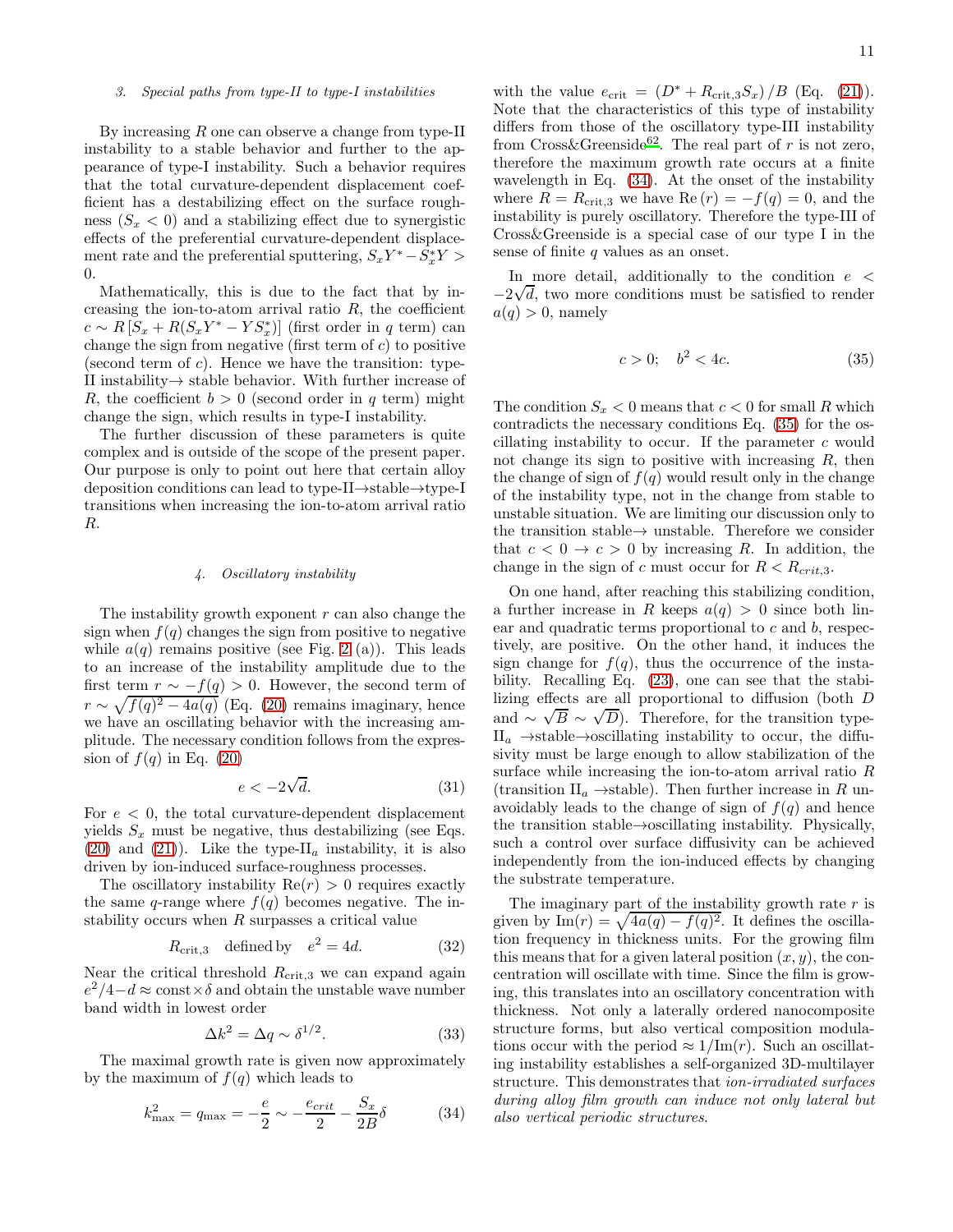12

# B. Deposition induced instabilities

Now we investigate the possibilities to reach the instable regions in Fig. [2](#page-7-0) due to dynamic processes induced by deposition only. In the absence of ion irradiation, the terms c and b become  $c = S^{\text{dep}}/f_{\text{dis}}$  and  $b = (B + S^{\text{dep}}D^* - S^{\text{step}}D)/f_{\text{dis}}$  (Eq. [\(21\)](#page-6-1)). Stationary patterns occur for wave numbers in the interval Eq. [\(22\)](#page-7-1) and for  $c < 0$  or  $c > 0, b < -2\sqrt{c}$ . This translates into two types of instability

Type IIa : 
$$
c < 0 \leftrightarrow S^{\text{dep}} < 0
$$
  
\nType I :  $c > 0, b < -2\sqrt{c}$   
\n $\leftrightarrow S^{\text{dep}} > 0, S^{\text{dep}}D^* - S^{*\text{dep}}D < -B - 2f_{\text{dis}}\sqrt{S^{\text{dep}}}. \tag{36}$ 

This shows that for reaching the type-I instability a sufficient preferential deposition  $S_A^{\text{dep}} - S_B^{\text{dep}} < S_c$  is necessary. We see that for reaching the unstable region of the lower right quarter in Fig. [2a](#page-7-0) only type I and type IIa instabilities are possible from the ones identified above.

Recall, that the the upper left quarter of Fig. [2](#page-7-0) (a) represents the oscillatory instability of type III above. For such oscillatory patterns we have  $e = (D^* + S^{\text{dep}})/B$ and  $d = 1/B > 0$  in the absence of ion irradiation  $R = 0$ .  $f(q)$  has to change the sign and  $a(q) > 0$  which translates into the conditions of Eq. [\(35\)](#page-10-1). The condition  $c > 0$ becomes  $S^{\text{dep}} > 0$  and the second condition of Eq. [\(35\)](#page-10-1) becomes  $D^* + S^{\text{dep}} < -2\sqrt{B}$ . This is excluded since the left side is positive. We conclude that no oscillatory instability can be reached at perpendicular atom incidence due to curvature-dependent deposition effects. Similarly, it was found by Guyer and Voorhees (Fig. 4 in Ref. [33](#page-18-38)) that the imaginary part of the instability growth rate is connected with a negative, i.e. damping, real part. For this type of instability to occur one needs oblique angle deposition.[53](#page-18-24)

Since in the absence of ion irradiation  $(R = 0)$  no oscillating instability can be induced due to the deposition effects we can limit ourselves only to the deposition induced type-I and type-II instabilities. These are controlled by the terms linear and quadratic in  $q$  proportional to  $c$  and b, respectively, as discussed above.

Similarly to the ion-induced instability, the sum of the dynamic deposition effects must be destabilizing to produce the type- $II_a$  instability. This yields that crests are growing faster than depressions. The band width and the fastest growing wave number are (Eqs. [\(24\)](#page-8-2) and [25\)](#page-8-3)

$$
\Delta k^2 \approx -\frac{S^{\text{dep}}}{B} \sim j_{\text{at}}
$$

$$
k_{\text{max}}^2 \approx -\frac{S^{\text{dep}}}{2B} \sim j_{\text{at}}.
$$
 (37)

The fastest growing wavelength is diverging for small fluxes. The instability growth is the interplay between the deposition dynamics and the diffusive surface relaxation. The strength of deposition effects increases concomitantly with the deposition flux. The surface diffusivity is constant for a given substrate temperature. The maximum wavelength (wave number) decreases (increases) with the deposition flux since for higher deposition rate the instability-causing fluxes can compete with diffusive-relaxation fluxes at smaller scales.

Again, similarly to curvature-dependent ion-induced instabilities, the type-I instability requires (i) a sufficient level of curvature-dependent preferential deposition  $S_A^{\text{dep}} - S_B^{\text{dep}} < S_c$  and (ii) a coupling between the curvature-dependent preferential deposition and the preferential diffusivity. The curvature-dependent preferential deposition means that one element accumulates preferentially at the crests or at the depressions. This is a result of different dynamic interaction strengths of alloy components with the topographic features and defects or differences in latent mobilities. The element with larger latent mobility is expected to funnel down more easily. The element with stronger dynamic interactions with the surfaces is expected to be 'steered' towards the crests. The following scenario occurs:

- for positive (negative)  $S_x^*$  values, the element with stronger (weaker) interaction strength at the surface is depleted from the crests (depressions) and accumulated in the depressions (on the crests),
- such a segregation induces a concentration gradient between crests and depressions,
- a diffusion-driven transport sets in to homogenize the element distribution on the surface,
- the element with a larger diffusion coefficient diffuses from the depressions to the crests,
- again, as this element tends to segregate at depressions, preferential diffusion of this element from depressions results in the increase of the surface roughness, i.e. an instability occurs.

For this effect to occur, a critical deposition flux  $j_{\text{at,crit}}$ must be reached. Near the instability threshold one can assume  $j_{\text{at}} = j_{\text{at,crit}} + \epsilon$  and the band width takes the form

$$
\Delta k_x \sim \epsilon^{1/4}.\tag{38}
$$

The fastest growing wavelength has an identical expression as the one obtained for ion-induced instabilities (Eq. [\(30\)](#page-9-0) with  $b_{\rm crit}$  defined at  $j_{\rm at, crit}$ ). Similarly to the ioninduced instability case, the smoothing effect of the deposition dynamics and diffusion separately stabilize the surface and the composition at small and large wave numbers, respectively. This allows to obtain a narrow band of unstable wave numbers, i.e. the formation of an ordered structure.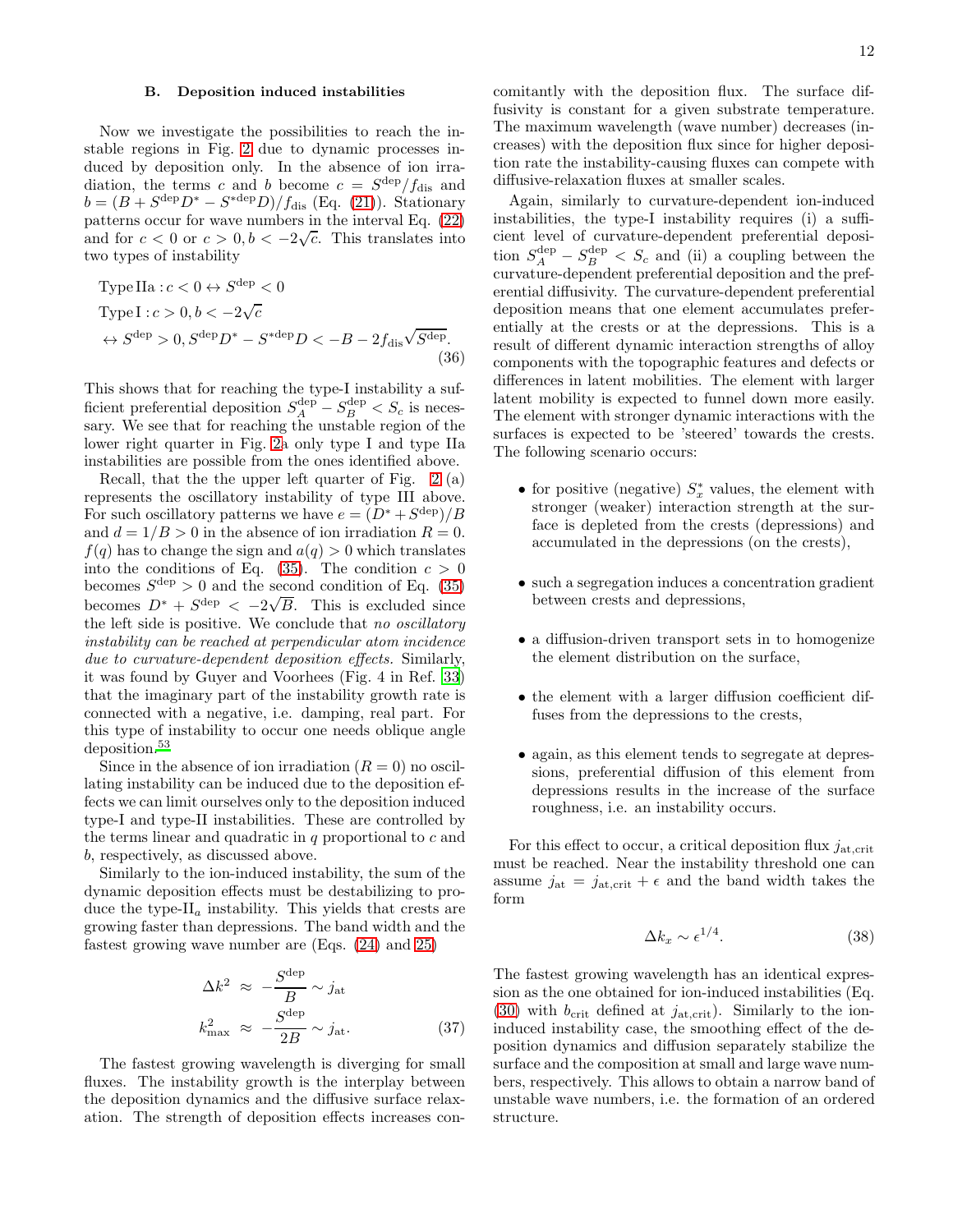# C. Interplay of ion-irradiation and deposition induced instabilities

Curvature-dependent ion-induced displacements and deposition processes can act in the same direction (stabilizing or destabilizing) or in opposite directions (one is stabilizing, another destabilizing). If both processes are destabilizing, then all the conclusions made in the section [IV A](#page-8-4) are valid. Mathematically this means that the expression for the curvature-dependent instability driving coefficients  $S_x$  and  $S_x^*$  must contain terms related to ion-induced and deposition-induced effects. Physically it means that instabilities are controlled by both the atomic flux  $j_{\rm at}$  and the ion-to-atom ratio R. The critical values to induce type- $II_b$ , I and III instabilities will also depend on both of these parameters.

In the case that the curvature-dependent ion-induced and deposition-induced processes act in opposite directions, the situation differs. For a given atomic flux, a critical  $R_{\text{crit}}$  will exist for each type of instability, also for type- $II_a$ . This is due to the fact that ions (depositing atoms) have to compensate not only the relaxation effects induced by diffusive fluxes, but also induced by depositing atoms (ions). For the type- $II_a$  instability, which occurs at any small  $R$  or  $j_{at}$  values in the cases considered above, the critical value is defined by the condition  $c = 0$ . For other types of instabilities the mathematical expressions presented in Section [IV A](#page-8-4) are valid again, but one has always to consider that critical ion-to-atom ratio values must be larger.

Note that the stabilizing or destabilizing character of ion irradiation is controlled by the ion incidence angle  $\theta$ . This angle can be adjusted independently from the deposition fluxes. If deposition is destabilizing the film surface, and a homogeneous smooth film growth is desired, the ion incidence angle can be adjusted to produce a stabilizing effect. Then above the critical ion flux value, the ion effects compensate deposition-induced instabilities. In the opposite case when a heterogeneous structure is desired, the ion-incidence angle  $\theta$  must be adjusted to act in a destabilizing manner. Though the diffusive and deposition-induced fluxes act in a stabilizing manner, a critical ion flux can be reached when an instability occurs. Similarly, if ion irradiation is used to assist the growing film and its effect is destabilizing, an increase in stabilizing the atomic flux  $j_{\text{at}}$  can result in a decrease of the ion-to-atom ratio  $R$  below the critical value. Homogeneous and smooth growth is produced. This leads to the following conclusion: ion irradiation (deposition) can be used to stabilize the surface roughness and composition if destabilization occurs due to deposition (ion irradiation) effects.

The surface curvature affects not only instabilities, but also the deposition/re-sputtering balance. This balance is controlled by the terms proportional to sputtering and deposition coefficients in the total curvature-dependent rate  $S_x$  (see Table [I\)](#page-6-0). If dynamic deposition effects result in matter accommodation on (depletion from) some topographic features where sputtering is larger (smaller), a decrease (increase) of the total net growth rate V defined by Eq. [\(4\)](#page-3-1) results. In a similar manner, surface curvature can affect the steady-state surface concentration  $c_S^0$ . The balance of the species is regulated by the deposition/sputtering terms in the preferential rate  $S_x^*$ .

If a certain element is preferentially deposited (depleted) on certain topographic features where its sputtering rate is larger (smaller), a net decrease (increase) of this element happens in comparison to the steady-state value  $c_S^0$  defined by Eq. [\(5\)](#page-3-3). Also any local enrichment of an element results in the total loss due to the sputtering term  $-Y^*\phi$  (see Eq. [\(18\)](#page-5-3)). Note that this balance can be regulated by the ion incidence angle  $\theta$  which can change and even inverse the behavior of sputtering for different topographic features $48$ . This brings us to the conclusion that surface topography does not only influence the local redistribution of the deposited matter but also influences the net growth rate and the average steady state surface composition.

# PHASE DIAGRAM OF EXPERIMENTAL PARAMETERS

### A. Summary on boundary conditions

In order to discuss the phase diagram of instabilities induced by curvature-dependent deposition and ion irradiation effects we proceed in two steps. First, we discuss the effects of ion irradiation, i.e.  $S^{\text{dep}} = 0$  exclusively. This will provide us with a unique set of three parameters which will be expressed as combinations of sputtering and relocation yields. Such parameters will give some insights in the internal structure of the instability driving curvature-dependent terms  $S_{x,y}^{\text{ion}}$  and  $S_{x,y}^{*,\text{ion}}$ . In a second step we introduce the deposition terms.

### *1. Invariant measures*

Now we will link all conditions discussed so far to the original parameters in Table [I](#page-6-0) in a transparent way. To this aim we use three positive combinations of relocation and sputtering,

<span id="page-12-1"></span>
$$
P_1 = \frac{S_A^{\text{rel}} - S_B^{\text{rel}}}{Y_A^0 - Y_B^0}
$$
  
\n
$$
P_2 = \frac{c_S^0 S_A^{\text{rel}} + (1 - c_S^0) S_B^{\text{rel}}}{c_S^0 Y_A^0 + (1 - c_S^0) Y_B^0}
$$
  
\n
$$
P_3 = c_S^0 \frac{S_A^{\text{rel}}}{Y_A^0} + (1 - c_S^0) \frac{S_B^{\text{rel}}}{Y_B^0}
$$
(39)

and rewrite the conditions by equivalent ones as follows

<span id="page-12-0"></span>
$$
S_x^{\text{ion}}Y^* - Y S_x^{\text{ston}} \leq 0 \leftrightarrow S_x^{\text{sp}}(\theta) \leq -S_x^{\text{rel}}(\theta) P_3,
$$
  
\n
$$
S_x^{\text{ston}} \geq 0 \leftrightarrow S_x^{\text{sp}}(\theta) \geq -S_x^{\text{rel}}(\theta) P_1,
$$
  
\n
$$
S_x^{\text{ion}} \geq 0 \leftrightarrow S_x^{\text{sp}}(\theta) \geq -S_x^{\text{rel}}(\theta) P_2.
$$
 (40)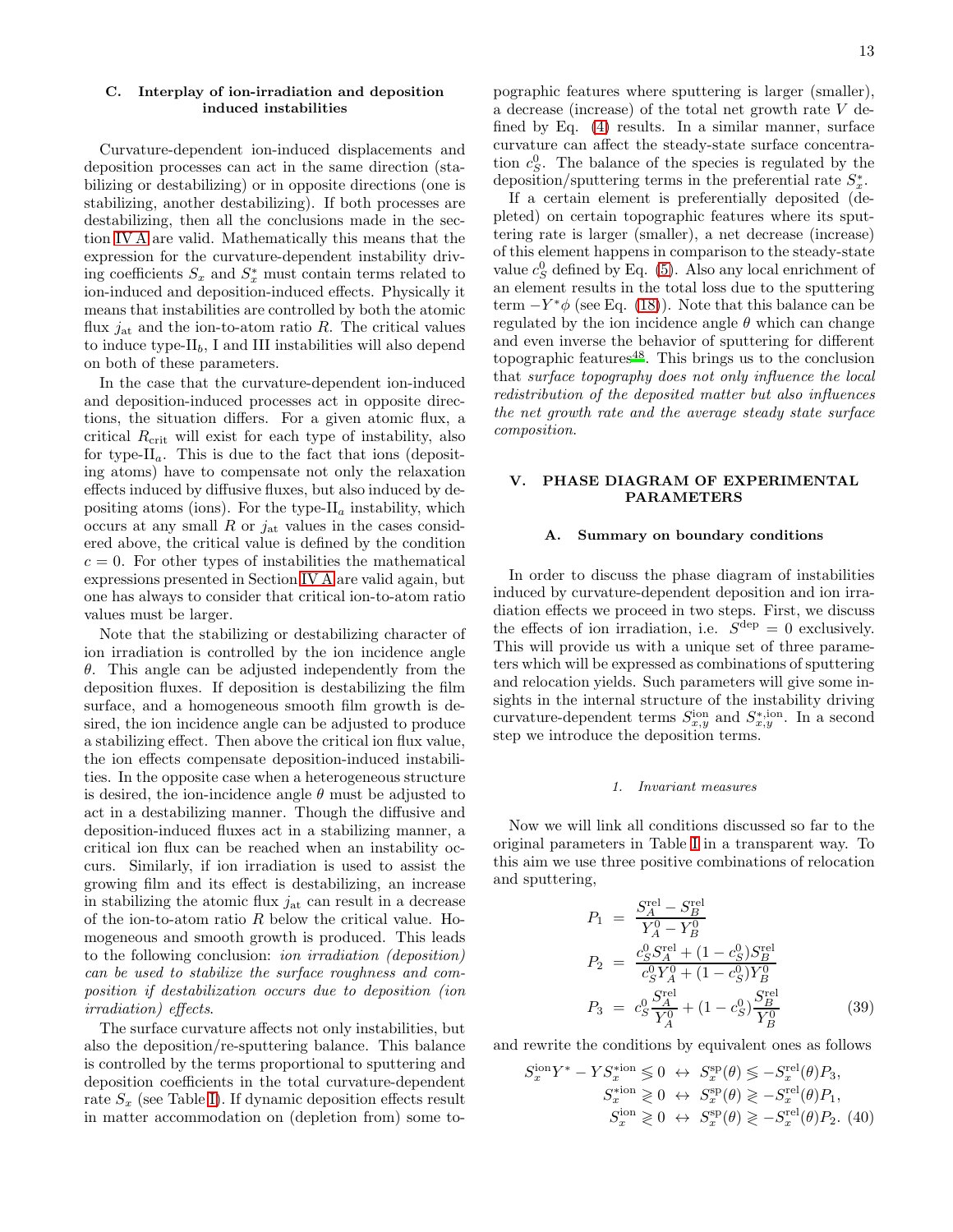One can understand  $P_1$   $(P_2)$  as the ratio of preferential (total) relocation to preferential (total) sputtering.  $P_3$  is the sum of species-dependent relocation and sputtering coefficient ratios. The parameters  $P_1, P_3$  are controlling parameters of the surface concentration while the parameter  $P_2$  is related to the local height.

Interestingly, these parameters are bounded by

<span id="page-13-0"></span>
$$
P_1 \geqslant P_2 \geqslant P_3 \leftrightarrow Y_A^0 S_B^{\text{rel}} \leqslant Y_B^0 S_A^{\text{rel}} \tag{41}
$$

and no other possibilities. Here we have assumed that the preferential sputtered species A is also preferentially relocated, so that  $P_1 > 0$ .

The decisive condition  $Y_A^0 S_B^{\text{rel}} \geq Y_B^0 S_A^{\text{rel}}$  in Eq. [\(41\)](#page-13-0) may seem to be only determined by ballistic properties of given materials A and B, i.e. ratios of sputtering and relocation yields. Therefore low level of control from the experimental parameters (ion energy, type, etc...) may be expected. However, one should note that varying the ion energy close to the sputtering threshold, the relocation yield varies slowly in contrary to the sputtering yield. The latter is zero below the threshold, independently of the relocation yield, and rises to some finite value above it. This allows to influence significantly the ratios  $Y_i^0/S_i^{\text{rel}}$  to match the corresponding requirements for instabilities.

With Eq. [\(40\)](#page-12-0) the conditions for the instabilities can now be translated into relations between sputtering and relocation.

### *2. Ranges of instability types*

a. Type I This type of instability requires  $b < 0$  as the first necessary condition. The exact one,  $b < -2\sqrt{c}$ , is ensured by exceeding the critical value  $R > R_{\text{crit},2}$  of Eq.  $(28)$ . From the definition of b in Eq.  $(21)$  we see that this means  $S_x D^* - S_x^* D < B^* Y - B Y^* < 0$ . The last inequality follows from Table [I](#page-6-0) which gives  $BY^* - B^*Y =$  $[D_B(1-c_S^0)Y_A + c_S^0D_AY_B]\rho_S\Delta^2\gamma/k_BTj_{\rm at} > 0.$  Furthermore,  $B^* \geq 0$  always if  $D \geq 0$  which means preferential diffusion  $D_A \geq D_B$ . Consequently, the condition  $b < 0$ translates into

$$
S_x < 0, S_x^* \geq 0 \quad \text{for} \quad D_A \geq D_B. \tag{42}
$$

The second necessary condition  $c > 0$  with  $S_x < 0$  requires  $S_x Y^* - Y S_x^* > 0$  and  $R > R_{\text{crit},1}$ . Using Eq. [\(40\)](#page-12-0) this translates into

$$
S_x^{\text{rel}}(\theta) \leq 0:
$$
  
\n
$$
-S_x^{\text{rel}}(\theta)P_2 > S_x^{\text{sp}} > -S_x^{\text{rel}}(\theta)P_3 \quad \text{for} \quad \frac{Y_A^0}{S_A^{\text{rel}}} \leq \frac{Y_B^0}{S_B^{\text{rel}}}
$$
  
\n
$$
S_x^{\text{rel}}(\theta) \geq 0, D_A > D_B:
$$
  
\n
$$
-S_x^{\text{rel}}(\theta)P_2 > S_x^{\text{sp}} > -S_x^{\text{rel}}(\theta)P_1 \quad \text{for} \quad \frac{Y_A^0}{S_A^{\text{rel}}} \leq \frac{Y_B^0}{S_B^{\text{rel}}}.
$$
  
\n(43)

It leads us to the conclusion that  $S_x^{\rm sp}(\theta)$  and  $S_x^{\rm rel}(\theta)$ must have opposite signs. In the case sputtering acts in stabilizing the surface roughness  $S_x^{\text{sp}}(\theta) > 0$ , the relocations must act to destabilize it  $S_x^{\text{rel}}(\theta) < 0$ , or the other way around. Therefore the instability can occur only within the ion incidence angle range where sputtering and relocation have opposite impact on the system stability. As mentioned before, the signs of  $S_x^{\text{rel}}(\theta)$  and  $S_x^{\text{sp}}(\theta)$  is governed by different properties of ion-induced collisions cascades and thus occur in different angular ranges.[48](#page-18-26) Therefore there are large angular ranges where these two quantities have opposite signs.<sup>[48](#page-18-26)</sup>

Note that relocation yields are usually much larger than sputtering yields,  $S_i^{\text{rel}} >> S_i^{\text{sp}}$ , thus  $P_1, P_3 >> 1$ . Maximum values of  $S_x^{\rm sp}(\theta)$  and  $S_x^{\rm rel}(\theta)$  are of the order of unity.<sup>[48](#page-18-26)</sup> This means that not only the signs of  $S_x^{\text{rel}}(\theta)$  and  $S_x^{\text{sp}}(\theta)$  must be opposite but also  $|S_x^{\text{rel}}(\theta)| \ll |S_x^{\text{sp}}(\theta)|$ . The condition of the relocation term being close to zero confines the ion incidence angles around  $\theta$ -values where the relocation term changes its sign, thus its surface stabilization behavior. This brings to the conclusion that the type-I instability is confined to small angular ranges where  $S_x^{\text{rel}}(\theta) \approx 0$ .

b. Type IIa From the discussion above follows, that the curvature-dependent displacement-driven pattern formation is possible for  $S_x < 0$  and  $S_x Y^* - Y S_x^* < 0$ for all R or  $S_x Y^* - Y S_x^* > 0$  but  $R < R_{\text{crit},1}$  via Eq. [\(26\)](#page-8-1). Therefore we have according to Eq. [\(40\)](#page-12-0) the following possibilities

$$
S_x^{\text{rel}}(\theta) > 0, \forall R: S_x^{\text{sp}} < -S_x^{\text{rel}}(\theta) P_{\frac{2}{3}} \quad \text{for} \quad \frac{Y_A^0}{S_A^{\text{rel}}} \leq \frac{Y_B^0}{S_B^{\text{rel}}}
$$
  
\n
$$
S_x^{\text{rel}}(\theta) < 0, \forall R: S_x^{\text{sp}} < -S_x^{\text{rel}}(\theta) P_{\frac{3}{2}} \quad \text{for} \quad \frac{Y_A^0}{S_A^{\text{rel}}} \leq \frac{Y_B^0}{S_B^{\text{rel}}}
$$
  
\n
$$
S_x^{\text{rel}}(\theta) \leq 0, R < R_{\text{crit},1} :
$$
  
\n
$$
-S_x^{\text{rel}}(\theta) P_{\frac{3}{2}} < S_x^{\text{sp}} < -S_x^{\text{rel}}(\theta) P_{\frac{2}{2}} \quad \text{for} \quad \frac{Y_A^0}{S_A^{\text{rel}}} \leq \frac{Y_B^0}{S_B^{\text{rel}}}
$$
  
\n(44)

<span id="page-13-2"></span>where we abbreviate the equations such that the upper/lower index of P corresponds to the upper/lower inequality. As expected, this type of instability is not related to  $P_1$  which contains in its expression the terms related to preferential relocation or sputtering ( see Eq. [\(39\)](#page-12-1)).

c. Type IIb Following Eq.  $(40)$  we have as condition for the preferential curvature-dependent displacement and sputtering,  $S_x > 0$  and  $S_x Y^* - Y S_x^* < 0$ . This leads to

<span id="page-13-3"></span>
$$
S_x^{\text{rel}}(\theta) \geq 0, R > R_{\text{crit},1}:
$$
  
- 
$$
S_x^{\text{rel}}(\theta)P_2 < S_x^{\text{sp}} < -S_x^{\text{rel}}(\theta)P_3 \quad \text{for} \quad \frac{Y_A^0}{S_A^{\text{rel}}} \leq \frac{Y_B^0}{S_B^{\text{rel}}}.
$$
(45)

<span id="page-13-1"></span>Here we abbreviate again the equations such that the upper/lower inequalities correspond to each other. Al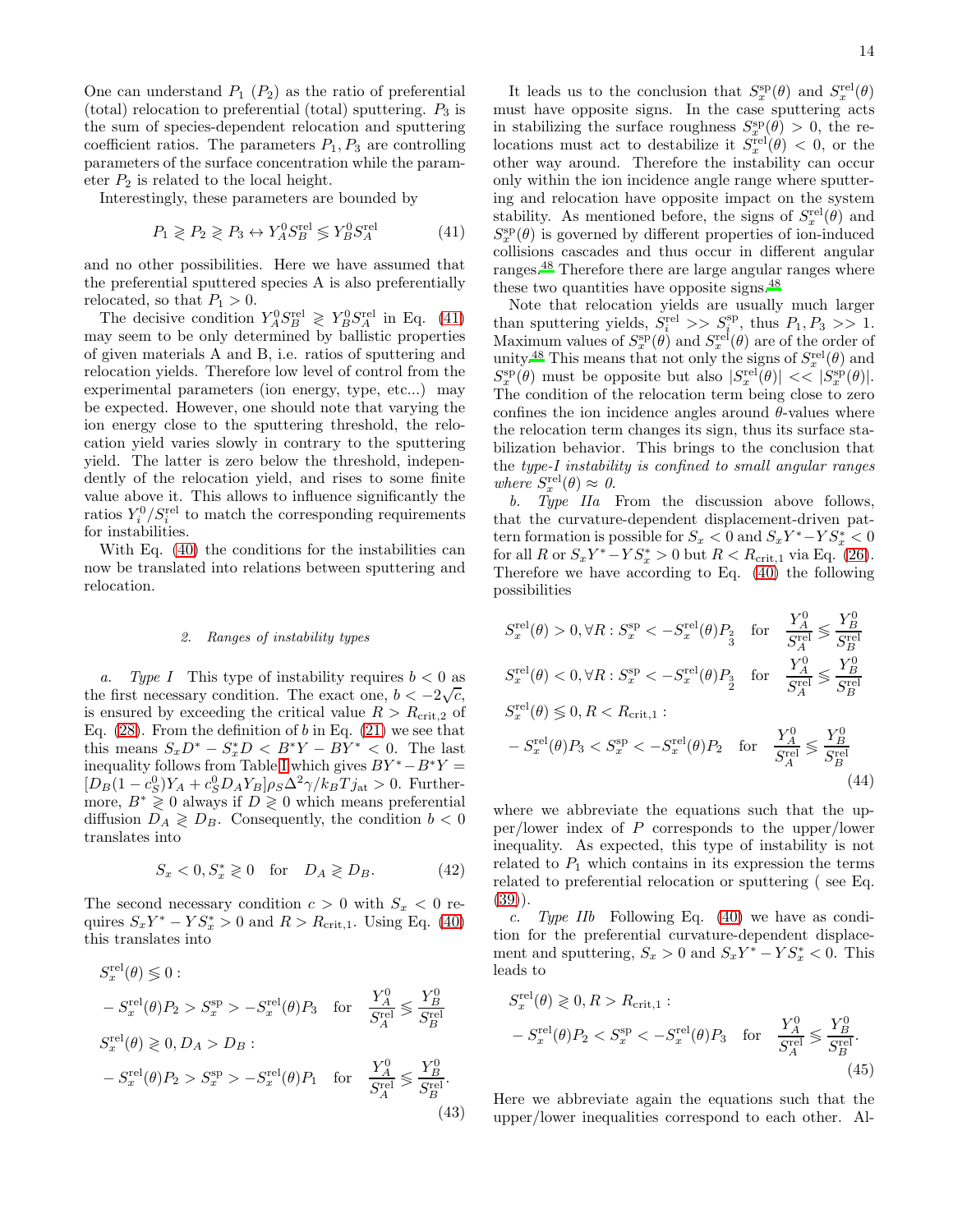though the preferential sputtering is necessary for this type of instability (see Section [IV A\)](#page-8-4), it does not appear explicitly. The instability is governed by differences in ballistic property ratios of each component.

d. Type III The necessary conditions for this type instability are  $e < 0$  which means that  $S_x < 0$  and  $c > 0$ . With the analogous discussion as above, this translates into the condition

$$
S_x^{\text{rel}}(\theta) \lessgtr 0:
$$
  
- 
$$
S_x^{\text{rel}}(\theta)P_2 > S_x^{\text{sp}} > -S_x^{\text{rel}}(\theta)P_3 \text{ for } \frac{Y_A^0}{S_A^{\text{rel}}} \lessgtr \frac{Y_B^0}{S_B^{\text{rel}}}.
$$
(46)

# B. Phase diagram of instabilities due to curvature-dependent ion irradiation effects

We collect the different identified areas of Eqs.  $(43)$ ,  $(44)$ ,  $(45)$ ,  $(46)$  together in Fig. [3.](#page-19-0) The diagram axis are  $S_x^{\text{rel}}(\theta)$  and  $S_x^{\text{sp}}(\theta)$ . The ion-incidence angle  $\theta$  is noted here intentionally to emphasize that it controls the sign of the curvature-dependent relocation and sputtering coefficients. Note again that  $S_x^{\text{rel}}(\theta)$  and  $S_{x}^{\text{sp}}(\theta)$  change their sign at different ion-incidence angles  $\theta$ .<sup>[48](#page-18-26)</sup> From the discussion above the relative sign changes of sputtering and relocation decides which branch of instability type we have to expect. Physically, different areas of this diagram could be reached by varying the incident ion angle, the energy or the species type. Three critical values of  $R_{\text{crit}}$  discussed above will determine where the relevant instability types can occur.

Let us first consider the case  $\frac{Y_A^0}{S_A^{rel}} < \frac{Y_B^0}{S_B^{rel}}$ . We see that the major range is given by the type IIa instability which is all the area below the  $-S_x^{\text{rel}}P_2$  line. Above the  $-S_x^{\text{rel}}P_1$ line for  $S_x^{\text{rel}} > 0$  and above the  $-S_x^{\text{rel}}P_3$  line for  $S_x^{\text{rel}} < 0$ this instability occurs only for a restrictive range of  $R$  as indicated in the figure. The type IIb instability occurs only for  $S_x^{\text{rel}} > 0$  and between the  $-S_x^{\text{rel}}P_2$  and  $-S_x^{\text{rel}}P_3$ lines. The type I instability can occur for both signs of  $S_x^{\text{rel}}$ . The type III oscillating instability only for negative  $S_x^{\text{rel}} < 0$  between the  $-S_x^{\text{rel}}P_2$  and  $-S_x^{\text{rel}}P_3$  lines. The overlapping regions in the figure are separated by critical values of R via Eqs.  $(26)$ ,  $(28)$ ,  $(32)$ .

The analogous figure for the case  $\frac{Y_A^0}{S_A^{rel}} > \frac{Y_B^0}{S_B^{rel}}$  is plotted in Fig. [3](#page-19-0) below. One sees that the regions are mirrored at the line  $S_x^{\text{rel}} = S_x^{\text{sp}}$ .

# C. Phase diagram of instabilities due to combined curvature-dependent ion irradiation and deposition effects

Now we include the deposition terms by replacing formally

$$
S^{\text{rel}}(\theta) S^{\text{rel}}_A \rightarrow S^{\text{rel}}(\theta) S^{\text{rel}}_A + \frac{c_0}{c_S^0} \cdot \frac{S^{\text{dep}}_A}{R}
$$

$$
S^{\text{rel}}(\theta) S^{\text{rel}}_B \rightarrow S^{\text{rel}}(\theta) S^{\text{rel}}_B + \frac{1 - c_0}{1 - c_S^0} \cdot \frac{S^{\text{dep}}_B}{R} \tag{47}
$$

<span id="page-14-0"></span>in the definition of the invariant measures Eq. [\(39\)](#page-12-1). This accounts for the deposition-dependent parameters in table [I.](#page-6-0) We have to change therefore

<span id="page-14-2"></span>
$$
S_x^{\text{rel}} P_i \to S_x^{\text{rel}} P_i + \frac{Q_i}{R}
$$
 (48)

with

<span id="page-14-3"></span>
$$
Q_1 = \frac{\frac{c_0}{c_S^0} S_A^{\text{dep}} - \frac{1 - c_0}{1 - c_S^0} S_B^{\text{dep}}}{Y_A^0 - Y_B^0}
$$
  
\n
$$
Q_2 = \frac{c_0 S_A^{\text{dep}} + (1 - c_0) S_B^{\text{dep}}}{c_S^0 Y_A^0 + (1 - c_S^0) Y_B^0}
$$
  
\n
$$
Q_3 = c_0 \frac{S_A^{\text{dep}}}{Y_A^0} + (1 - c_0) \frac{S_B^{\text{dep}}}{Y_B^0}
$$
(49)

where analogously to Eq. [\(41\)](#page-13-0)

<span id="page-14-1"></span>
$$
Q_1 \geq Q_2 \geq Q_3 \leftrightarrow Y_A^0 \frac{1 - c_0}{1 - c_S^0} S_B^{\text{dep}} \leq Y_B^0 \frac{c_0}{c_S^0} S_A^{\text{dep}}.
$$
 (50)

The invariant measure  $Q_3$  represents the ratio between individual curvature-dependent deposition and sputtering weighted with the incoming flux composition. The parameter  $Q_1$  is the ratio of curvature-dependent preferential deposition to preferential sputtering. The parameter  $Q_2$  represents the ratio of total curvature-dependent deposition and sputtering rates. The parameters  $Q_1, Q_3$ are controlling parameters of the surface concentration while the parameter  $Q_2$  is related to the local height. The two possible orderings of  $Q_i$  in Eq. [\(50\)](#page-14-1) can be seen as preferential curvature-depedent deposition to preferential sputtering ratio of species A.

We see from Eq. [\(48\)](#page-14-2) that the matter deposition shifts all straight lines in Fig. [3](#page-19-0) by a constant  $Q_i/R$ . Therefore, the different cases discussed in Fig. [3](#page-19-0) start to overlap and form a new area of phase diagram as seen in Fig. [4.](#page-20-0) This overlap region must contain both conditions from overlapping areas. Choosing first the case of preferential deposition to sputtering ratio of species A,  $0 > Q_1 > Q_2 > Q_3$ , and the situation of preferential relocation to sputtering ratio of species A in Fig. [3](#page-19-0) (a), the new overlapping region formed by a triangle contains two phases (Fig. [4\)](#page-20-0)

type I with  $R > max(R_{\text{crit.1}}, R_{\text{crit.2}}), D_A > D_B$  or type  $IIa$  with  $R < R_{\text{crit},1}$  (51)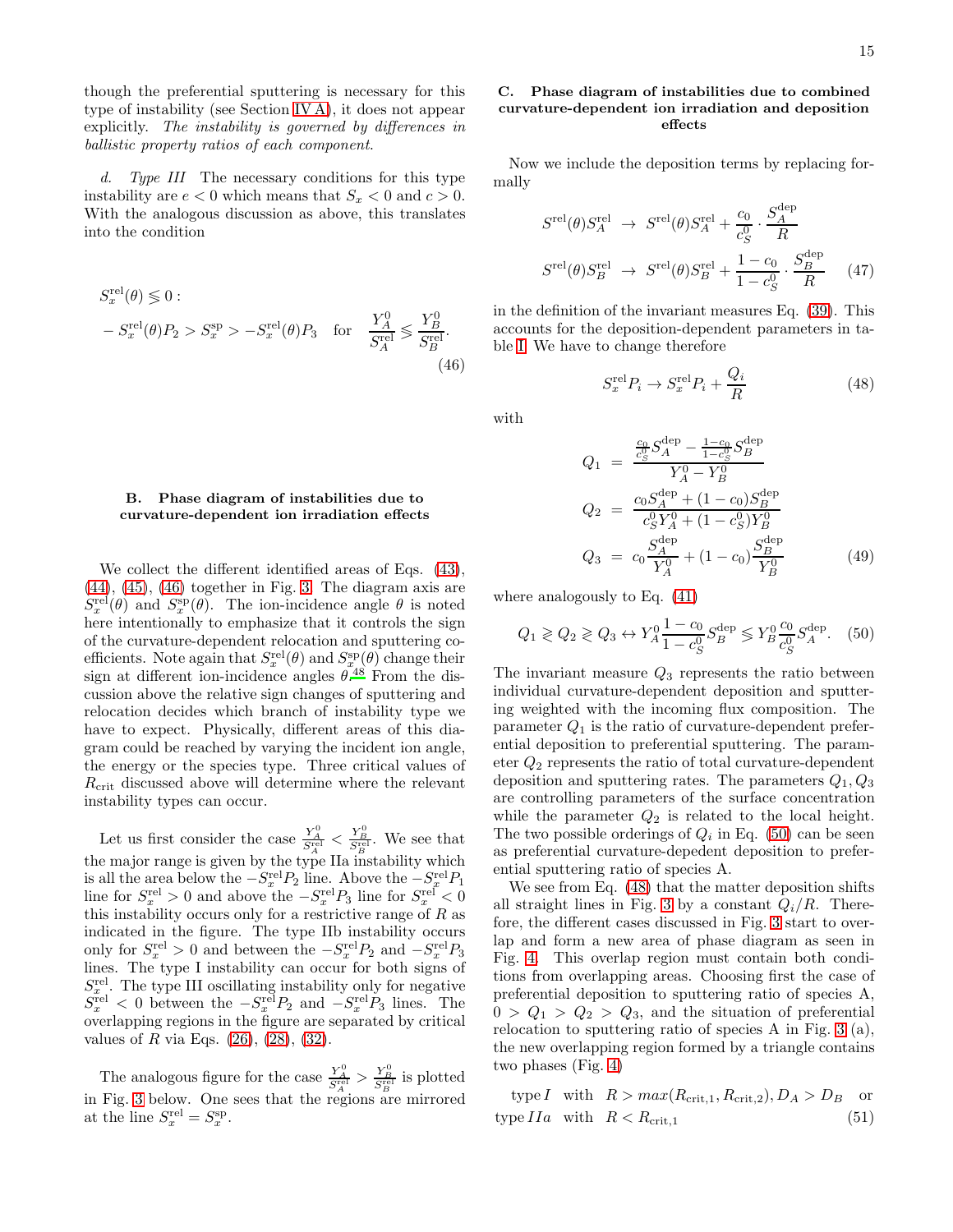and no oscillatory behavior which is restricted to the left upper region exclusively due to ion-deposition effects. The case of  $Q_1 > Q_2 > Q_3 > 0$  would shift all lines of Fig. [4](#page-20-0) downwards without any qualitative change of the discussion. The relative shift of the axes are controlled again by the order parameter R.

Concerning the case of preferential curvaturedependent deposition to sputtering ratio of species B,  $Q_1 < Q_2 < Q_3$ , together with the preferential relocation to sputtering ratio of species A in Fig. [3](#page-19-0) (a), it turns out that the new triangle region has to be an overlap of type  $II_a$  and type  $II_b$  instability which is impossible. Therefore in this case the triangle region does not specify any instability.

The opposite case of preferential relocation to sputtering ratio of species B in Fig. [3](#page-19-0) (b) just mirrors Fig. [3](#page-19-0) (a) on the axes  $S_x^{\text{sp}}(\theta) = S_x^{\text{rel}}(\theta)$  and all discussions above apply accordingly.

The incident angle of ion irradiation determines the actual values of the curvature-dependent sputtering  $S_x^{\text{sp}}(\theta)$ and relocation  $S_x^{\text{rel}}(\theta)$  but not the  $P_i$  slopes of the lines. The angle of deposition determines the actual value of the  $S_i^{\text{dep}}$  parameters and therefore the  $Q_i$  offsets. One sees that the actual angle dependencies would determine which of the cases apply. The striking observation is that despite the undetermined and complicated angular dependence of these parameters one can give a phase transition with all possible occurring instabilities.

# D. Relevance to experimental film growth conditions

The linear analysis above demonstrates that ionirradiation during the alloy film growth is expected to play a crucial role on the stability or instability of the growing surface. It is controlled by the ion-to-atom arrival ratio R which can be varied in a broad range suited for numerous experimental conditions. The ion incidence angle  $\theta$  determines the sign of  $S^{sp}(\theta)$  and  $S^{rel}(\theta)$  and thus whether and in which way ions act in destabilizing (stabilizing) the surface roughness and composition.

Experiments show that energetic ion assistance can act in suppressing the Stranki-Krastanov growth mode of SiGe alloy films and stabilizing the smooth growth[.](#page-18-39)<sup>64</sup> An ion-induced stabilizing effect has been also demonstrated for C-Ti nanocomposite films.<sup>[65](#page-18-40)-67</sup> Moreover, it has been experimentally varified for carbon films that the assisting ion irradiation during ion-beam assisted deposition (IBAD) can cause the formation of the periodic surface roughness patterns.[68](#page-18-42)[–70](#page-18-43) These experimental findings are in qualitatively agreement with the statement on the importance of ions to control the growing surface morphology. However, the lack of detailed dependencies of the surface nanopattern structure on the ion-to-atom arrival ratio R does not allow any quantitative comparison with the results of this study.

Nevertheless, this shows the potential of ion-beam-

16

assisted deposition (IBAD) as a powerful tool to investigate the patterning during the film growth. In contrast to ion-erosion case, it allows to produce nanostructured surfaces whose material is different from that of the substrate. In IBAD the deposition is decoupled from the assisting ion beam. $40,41$  $40,41$  Therefore the control by means of R and  $\theta$  is possible. The theory developed in this work shows that these parameters not only induce the formation of a surface pattern, but can also control their structural properties. Further experimental work is needed to reveal this potential.

From the theory point of view, it has been demonstrated here that ion irradiation together with matter deposition can induce phase separation in alloys during ion-assisted film growth. Therefore it has similar effect as the substrate misfit and compositional stresses.[32](#page-18-11)[–37](#page-18-12) Similarly to the stress effects, the ion-induced compositional pattern couples to the surface roughness. Compositionally modulated surface roughness patterns occur. Their behavior close to the instability threshold depends on the regime: driven by ion-induced surface roughness processes (types  $II_a$  and III) or by roughness-composition feedback interactions (types I and  $II_b$ ).

Of particular interest is the possibility to produce patterns with a high degree of ordering. Our theory predicts that if the conditions for the type I instability are satisfied, only a narrow band of unstable wave vectors is produced. This regime is driven by the coupling of preferential curvature-dependent displacement/deposition with preferential diffusivity. The conditions require that the preferentially displaced material should also be the one with a higher diffusion coefficient. This is not always the case for thermal diffusion. However, at low deposition temperatures ion-irradiation effects on the surface diffu-sivity can become substantial.<sup>[71](#page-18-44)[,72](#page-18-45)</sup> This is expected to act on the preferentially displaced element and, therefore, to favor the occurrence of this type of instability.

On one hand, this opens an alternative opportunity to produce highly compositionally ordered surfaces. On the other hand, such nanopattern is constantly buried by randomly depositing species. The formation of a 3D nanopattern occurs with an ordered heterogeneous structure, hence the control of the resulting nanocomposite morphology. The selected wavelength will be finally determined by non-linear terms stabilizing the initial exponential growth of unstable modes. The tilt of such structures in relation to the film surface will be proportional to the drift terms  $v \cdot \partial h / \partial x$  and  $v^* \cdot \partial h / \partial x$  (see Eq.  $(18)$  and thus determined by R.

In the Si ion-erosion case, it has been recently demonstrated that sputtering is not needed to induce instabilities.[49](#page-18-34)[,50](#page-18-33) While the effect remains to be proven for other material systems, this finding shows that one can work in the regime below or close to the sputtering threshold. Sputtering is to be avoided during the growth due to the loss of material. It limits the ion-toatom arrival ratio to induce instabilities as complete resputtering might occur earlier than any instabilities are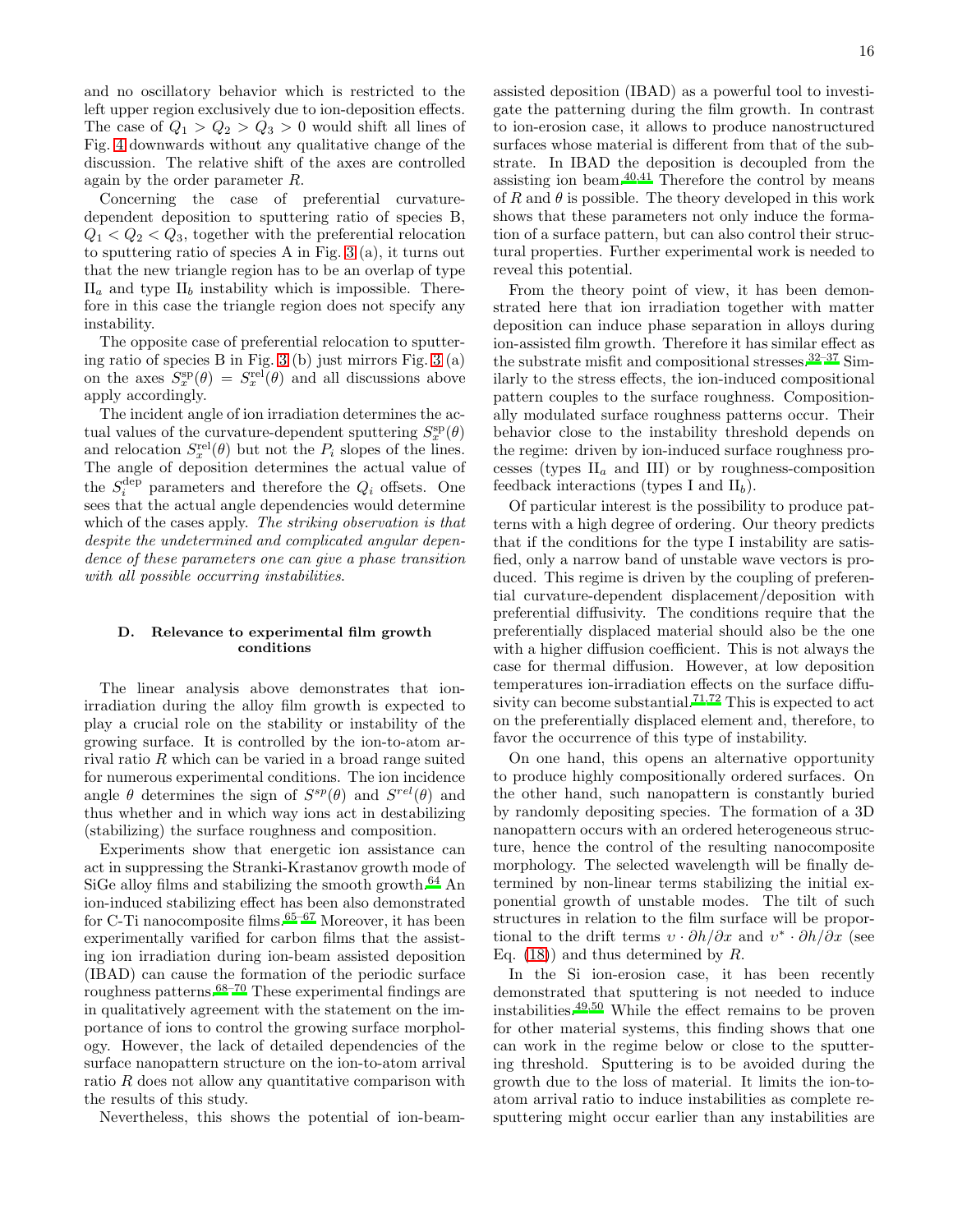induced. Besides, for ions exhibiting energies below the sputtering threshold, film composition is the same as that of the incoming depositing flux  $j_{at}$ . Following the theory outlined in this work, the ion-induced instabilities are only driven by relocation terms. Assuming a simple angular dependency for the relocation term  $\sim$  cos(2θ) from the literature,  $47,48$  $47,48$  a relocation driven pattern growth is expected for ion incidences  $\theta > \sim 45^{\circ}$ . If alloy growth is desired without formation of any secondary phases, one should grow below the sputtering threshold and at low ion-incidence angles  $\theta$ .

Note that the above model concerns experimental situations where surface displacements prevail over bulk displacements.[73](#page-18-46) It is observed experimentally that ion irradiation also can induce ballistic transport within a 'bulk' of a confined thin sub-surface layer. This results in vertical compositional patterns.<sup>[5](#page-17-7)[,6](#page-17-8)[,74](#page-18-47)[–76](#page-18-48)</sup> For comparable fractions of bulk and surface displacements, both mechanisms - ion induced layering and surface instabilities - are expected to act simultaneously, and the produced structure will be the result of the competition between both effects. Our results indicate that vertical layering can also occur only due to surface effects when the oscillating instability occurs.

# VI. CONCLUSIONS

Linear instability analysis has been carried out to study the opportunities to induce pattern formation during ion-assisted alloy growth. Curvature-dependent ioninduced relocation and sputtering effects have been considered in the model as well as slope and curvaturedependent dynamic deposition effects.

It has been demonstrated that during alloy film growth energetic ions (i) can induce phase separation and (ii) drive the system towards stationary or oscillating surface pattern formation. As the surface roughness couples to the composition, this results in compositionally modulated roughness patterns. The control parameter for 'switching' and 'amplifying' such instabilities is identified to be the ion-to-atom arrival ratio  $R$ . The ion-incidence angle  $\theta$  determines whether and in which way the ions have a destabilizing effect on the surface roughness and composition.

Three different regimes were found close to the threshold driven by surface roughness processes or compositionroughness feedback interactions. The compositionroughness feedback interactions are governed by differences in ballistic, dynamic and thermal properties of the alloy constituents. Two types of stationary instabilities and an oscillatory one have been identified which correspond to the classification presented by Cross and Greenside<sup>[62](#page-18-36)</sup>:

• Type-I instability which is driven by synergistic interactions of preferential diffusivity and preferential curvature-dependent displacement/deposition rate. It is characterized by a narrow unstable wavelength band starting at finite wavelength whose width  $\Delta k$ varies as  $\sim (R - R_{\rm crit})^{1/4}$  and whose fastest growing wave number  $k_{\text{max}} \sim \sqrt{\text{const} + (R - R_{crit})}$  near the instability threshold. Such an instability can also occur purely due to deposition dynamics effects and is controlled by the atomic flux  $j_{at}$ ,

- Type-II instability which is either driven by curvature-dependent surface-roughness processes or by synergistic interactions of preferential sputtering and preferential curvature-dependent displacement/deposition. For the surface-roughness instability, the band of wavelengths and the fastest growing wavelength are characterized both by  $\sim$ growing wavelength are characterized both by  $\sim$ <br> $\sqrt{R - R_{\text{crit}}}$ . Such type of an instability can also occur purely due to deposition dynamics effects. If both ion and deposition-driven effects act in inducing instability or one of them is negligible, both the unstable wavelength band and the fastest growing wavelength are given by  $\sim \sqrt{R}$  (or  $\sim \sqrt{j_{at}}$ ). Therefore the wavelength diverges when approaching the instability threshold;
- The oscillating or type-III instability occurs due to surface-roughness effects. It is characterized by a wavelength band width  $\sim (R - R_{\rm crit})^{1/4}$  and a finite fastest growing wave number  $\sim \sqrt{R - R_{\text{crit}}}$ near the threshold. This instability can occur only in the presence of ion irradiation.

Oppositely, ion irradiation and deposition can act in a mutually excluding manner resulting in the surface stabilization.

In addition to causing surface instabilities, surface topography does not only influence the local redistribution of the deposited material but also influences the net growth rate and the average steady state surface composition. This implies that curvature effects must be considered in the deposition balance.

The reason for the fact that ion-induced instabilities can occur via either surface roughness processes or via composition-roughness feedback interactions is that we have considered only alloy systems. This translates into the term ~  $\partial^2 \phi / \partial x^2$  being multiplied by a positive diffusion constant  $D^*$  which acts in homogenizing the spatial alloy component distribution. In the case of spinodal decomposition, the coefficient  $D^*$  becomes negative,[10](#page-17-3)[,29](#page-18-9)[,77](#page-18-49) and therefore the phase separation occurs spontaneously without any roughness-composition feedback interactions.

In the case of nucleation and growth, one has to consider nucleation events as finite, not infinitesimal, fluctuations.<sup>[78](#page-18-50)</sup> Therefore one has to deal with a nonlinear theory from the beginning. This can be done by introducing the ion-induced and film growth terms of Eq.  $(18)$  into the Cahn-Hilliard-Cook type equations.<sup>[78](#page-18-50)</sup> Both these cases (spinodal decomposition and nucleation and growth) are more complex and therefore requires more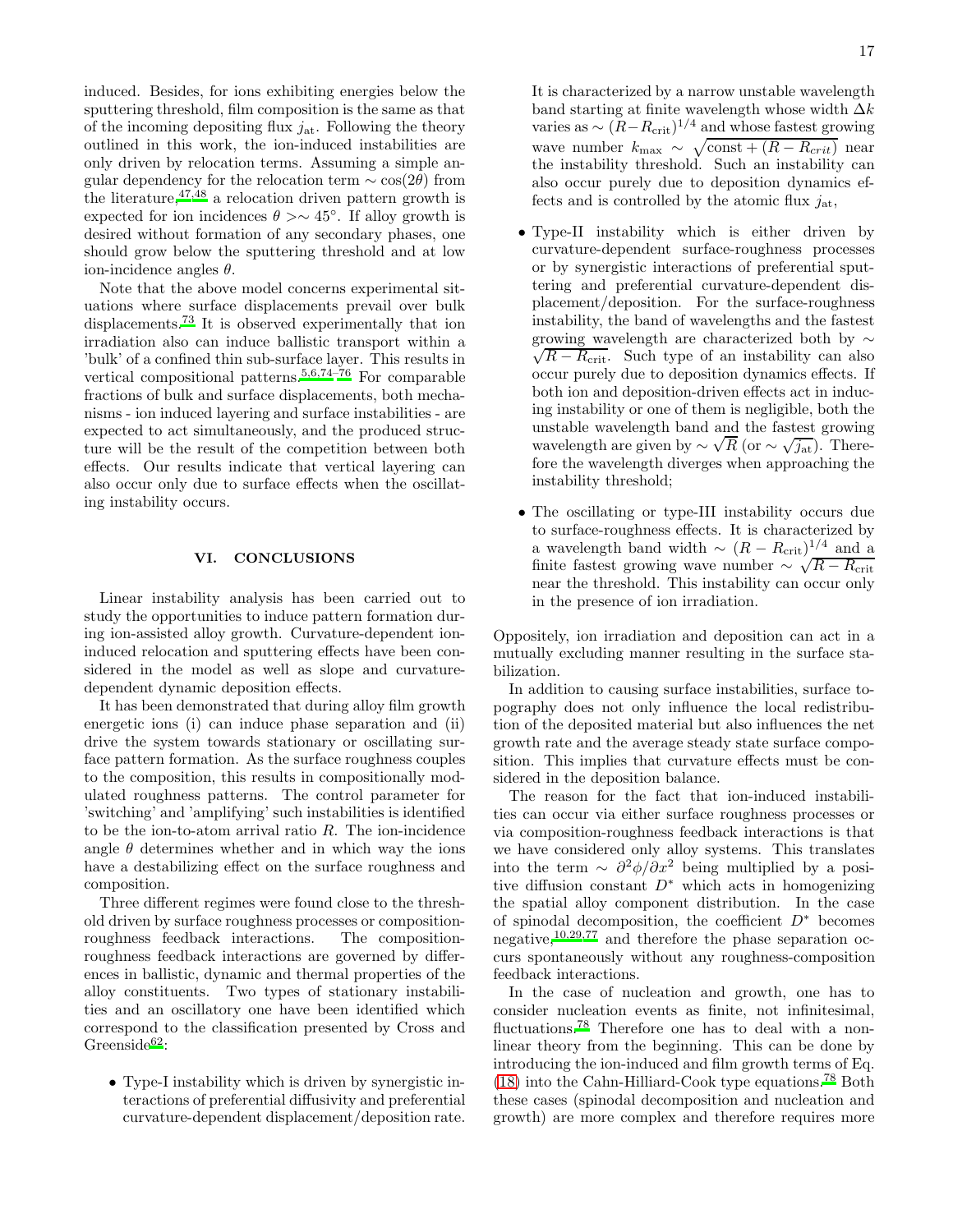sophisticated approaches. The present work provides a basic framework to address this problem by employing ion-to-atom arrival ratio  $R$  as a key control parameter to induce patterning during film growth. We believe that this parameter will play a key role for the phase separating systems.

There is an additional time dependence originating from the ion-induced surface drift which has not been considered in the analysis. This results in a pattern lateral shift as a function of film thickness. While the detailed analysis requires separate theoretical and experimental studies, we note that such drift effects combined with a possibility to rotate the sample during the film growth opens opportunities to sculpt complex 3D structures such as chevrons or helices. Usually the growth of such structures is achieved by using glancing angle deposition[.](#page-18-51)79[,80](#page-18-52) Protection from the degradation of such structures requires a post-growth filling of the spaces between the sculpted nano(micro) objects. The approach outlined in this work would inherently result in an encapsulated nanostructure.

In general, the terms describing other kinetic instabilities during film growth such as Ehrlich-Schwoebel instability have similar mathematical form.[25](#page-18-4) Thus they are also inherently described by the model presented in this manuscript. The physical interpretation is different and has been omitted in the discussion of the present paper. However, such instabilities are relevant in both the contexts - film growth<sup>[25](#page-18-4)</sup> and ion-induced patterning<sup>[42](#page-18-17)</sup>. Therefore, the reiteration of the general findings of this work in these contexts might also provide some new physical insights on how deposition and ion-irradiation effects can synergystically affect the nanopattern formation.

The results of this study present an alternative way to control surface patterns, especially if only a thin nanos-

- <span id="page-17-0"></span><sup>∗</sup> Corresponding author; [g.abrasonis@hzdr.de;](mailto:g.abrasonis@hzdr.de) <http://www.hzdr.de>
- <span id="page-17-1"></span><sup>1</sup> P. Venezuela, J. Tersoff, J. A. Floro, E. Chason, D. M. Follstaedt, F. Liu, and M. G. Lagally, Nature 397, 678 (1999).
- <span id="page-17-5"></span>2 I. Petrov, P. B. Barna, L. Hultman, and J. E. Green, J. Vac. Sci. Technol. A 21, 117 (2003).
- <span id="page-17-6"></span><sup>3</sup> N. Yasui, R. Horie, Y. Ohashi, K. Tanji, and T. Den, Adv. Mater. **19**, 2797 (2007).
- <sup>4</sup> D. Babonneau, F. Pailloux, J. P. Eymery, M. F. Denanot, P. Guerin, E. Fonda, and O. Lyon, Phys. Rev. B 71, 035430  $(2005).$
- <span id="page-17-7"></span>5 I. Gerhards, H. Stillrich, C. Ronning, H. Hofsass, and M. Seibt, Phys. Rev. B 70, 245418 (2004).
- <span id="page-17-8"></span>6 J. H. He, C. A. Carosella, G. K. Hubler, S. B. Qadri, and J. A. Sprague, Phys. Rev. Lett. 96, 056105 (2006).
- <sup>7</sup> G. Abrasonis, T. W. H. Oates, G. J. Kovacs, J. Grenzer, P. O. A. Persson, K. H. H. Heinig, A. Martinavicius, N. Jeutter, C. Baehtz, M. Tucker, et al., J. Appl. Phys. 97, 163108 (2010).
- <span id="page-17-9"></span><sup>8</sup> G. Abrasonis, G. J. Kovacs, M. D. Tucker, R. Heller,

18

tructured layer of different material than that of a bulk substrate is needed. During the film growth the bulk usually remains 'frozen'. Therefore, such a composition pattern formation on the surface during alloy growth translates into an ordered 3D nanocomposite structure. Dependent on the type of stationary or oscillating instability, this can result in laterally or even vertically ordered nanostructures. It should be noted that a self-organized multilayer structure is expected to occur neither due to sequential deposition nor due to sub-surface-driven phase separation<sup>[5](#page-17-7)[,6](#page-17-8)[,8](#page-17-9)</sup> but is purely an ion-induced surface effect.

The effects analyzed here are of physical origin. The large energy delivered by ions provides efficient means to compete with other less energetic and material specific processes. We believe that if the ion irradiation is intensive enough (ion-to-atom arrival ratio  $R$  is above critical), such effects can be observed in many alloy systems. This enables a material-independent structural design approach to sculpt the morphology at the nanoscale. As different material systems exhibit different range of properties, this is of possible relevance for a wide range of applications.

### Acknowledgments

The authors are thankful to Prof. M. R. Bradley from Colorado State University, Fort Collins, United States of America, Prof. W. Möller, Dr. K. H. Heinig and Dr. S. Facsko from Helmholtz-Zentrum Dresden-Rossendorf, Dresden, Germany, for enlightening discussions. This work was supported by DFG-CNPq project 444BRA-113/57/0-1 and the DAAD-PPP (BMBF) program. The financial support by the Brazilian Ministry of Science and Technology is acknowledged.

- M. Krause, M. C. Guenette, F. Munnik, J. Lehmann, A. Tadich, B. C. C. Cowie, et al., Appl. Phys. Lett 97, 163108 (2010).
- <span id="page-17-2"></span><sup>9</sup> J. L. MacManus-Driscoll, P. Zerrer, H. Y. Wang, H. Yang, J. Yoon, A. Fouchet, R. Yu, M. G. Blamire, and Q. X. Jia, Nature Mater. 7, 314 (2008).
- <span id="page-17-3"></span><sup>10</sup> M. Atzmon, D. A. Kessler, and D. J. Srolovitz, J. Appl. Phys. 72, 1707 (1992).
- <span id="page-17-4"></span><sup>11</sup> P. M. Ajayan, L. S. Schadler, and P. V. Braun, *Nanocomposite science and technology* (Wiley-VCH, 2005).
- <sup>12</sup> A. Bonanni, A. Navarro-Quezada, T. Li, M. Wegscheider, Z. Matej, V. Holy, R. T. Lechner, G. Bauer, M. Rovezzi, F. D'Acapito, et al., Phys. Rev. Lett. 101, 135502 (2008).
- <sup>13</sup> M. Jamet, A. Barski, T. Devillers, V. Poydenot, R. Dujardin, P. Bayle-Guillemaud, J. Rothman, E. Bellet-Amalric, A. Marty, J. Cibert, et al., Nature Mat. 5, 653 (2006).
- <sup>14</sup> S. Kuroda, N. Nishizawa, K. Takita, M. Mitome, Y. Bando, K. Osuch, and T. Dietl, Nature Mat. 6, 440 (2007).
- <sup>15</sup> L. Mohaddes-Ardabili, H. Zheng, S. B. Ogale, B. Hannoyer, W. Tian, J. Wang, S. E. Lofland, S. R. Shinde,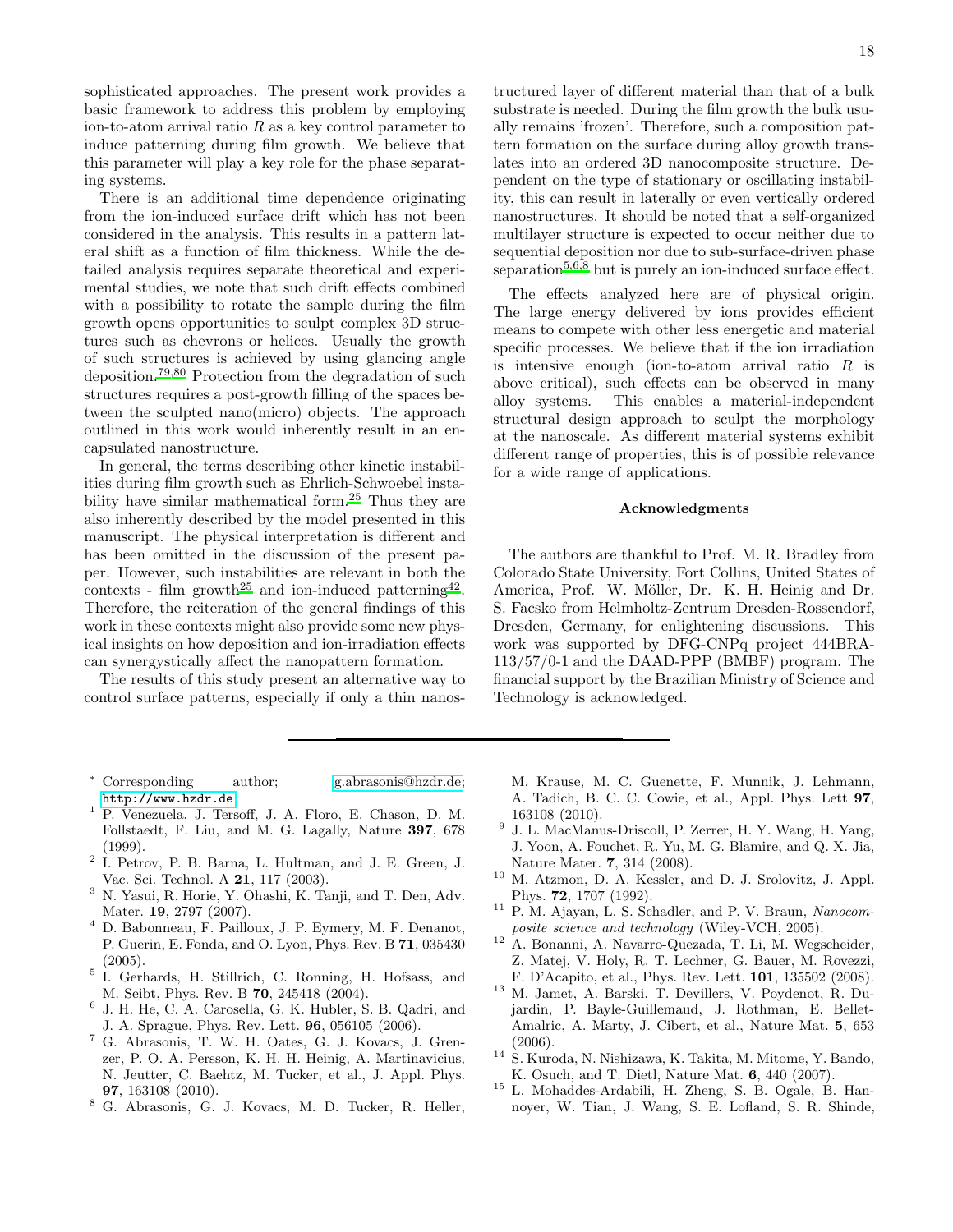T.Zhou, Y. Jia, et al., Nat. Mater. 3, 533 (2004).

- <sup>16</sup> H. Zheng, J. Wang, S. Lofland, Z. Ma, L. Mohaddes-Ardabili, T. Zhao, L. Salamanca-Riba, S. Shinde, S. Ogale, F. Bai, et al., Science 303, 661 (2004).
- $^{17}\,$  K. Fukutani, K. Tanji, T. Motoi, and T. Den, Adv. Mater. 16, 1456 (2004).
- <span id="page-18-0"></span><sup>18</sup> A. Voevodin, S. Prasad, and J. Zabinski, J. Appl. Phys. 82, 855 (1997).
- <span id="page-18-1"></span><sup>19</sup> M. Ohring, *The Materials Science of Thin Films* (Academic Press, 2006).
- <sup>20</sup> J. A. Venables, *Introduction to Surface and Thin Film Processes* (Cambridge University Press, 2000).
- <span id="page-18-2"></span> $21$  J. A. Thornton, J. Vac. Sci. Technol. 6, 3059 (1986).
- <sup>22</sup> B. A. Movchan and A. V. Demchishin, Fiz. Metal. Metalloved 28, 653 (1969).
- $^{23}$  R. Messier, A. P. Giri, and R. Roy, J. Vac. Sci. Technol. A 2, 500 (1984).
- <span id="page-18-3"></span><sup>24</sup> A. Anders, Thin Solid Films 518, 4087 (2010).
- <span id="page-18-4"></span><sup>25</sup> P. Politi, G. Grenet, A. Marty, A. Ponchet, and J. Villain, Phys. Rep. 324, 271 (2000).
- <span id="page-18-5"></span><sup>26</sup> M. Raible, S. J. Linz, and P. Hanggi, Phys. Rev. E 62, 1691 (2000).
- <span id="page-18-6"></span><sup>27</sup> J. W. Evans, P. A. Thiel, and M. C. Bartelt, Surf. Sci. Rep. 61, 1 (2006).
- <span id="page-18-7"></span><sup>28</sup> J. Tersoff, Phys. Rev. B 56, R4394 (1997).
- <span id="page-18-9"></span> $29$  F. Leonard and R. C. Desai, Phys. Rev. B  $55, 9990$  (1997).
- <span id="page-18-8"></span><sup>30</sup> K. Fukutani, K. Tanji, T. Saito, and T. Den, Jpn. J. Appl. Phys. 47, 1140 (2008).
- <span id="page-18-10"></span><sup>31</sup> F. Leonard and R. C. Desai, Phys. Rev. B 56, 4955 (1997).<br><sup>32</sup> J. E. Curren and B. W. Voorhees, Phys. Rev. Lett. **74**, 4021.
- <span id="page-18-11"></span><sup>32</sup> J. E. Guyer and P. W. Voorhees, Phys. Rev. Lett. 74, 4031 (1995).
- <span id="page-18-38"></span> $33\,$  J. E. Guyer and P. W. Voorhees, Phys. Rev. B 54, 11710 (1996).
- $34$  J. E. Guyer and P. W. Voorhees, J. Cryst. Growth 187, 150 (1998).
- $35$  J. Tersoff, Phys. Rev. Lett. **77**, 2017 (1996).
- $36$  F. Leonard and R. C. Desai, Phys. Rev. B 57, 4805 (1998).<br> $37$  B. J. Spancer, P. W. Voorboos, and J. Torooff, Phys. Boy. B. J. Spencer, P. W. Voorhees, and J. Tersoff, Phys. Rev.
- <span id="page-18-12"></span>B 64, 235318 (2001).
- <span id="page-18-13"></span><sup>38</sup> P. Venezuela and J. Tersoff, Phys. Rev. B  $\overline{58}$ , 10871 (1998).<br><sup>39</sup> J. M. E. Harper and K. B. Bodbell, J. Vac. Sei, Technol. J. M. E. Harper and K. P. Rodbell, J. Vac. Sci. Technol.
- <span id="page-18-14"></span>B 15, 763 (1997).
- <span id="page-18-15"></span><sup>40</sup> M. Nastasi, J. Mayer, and J. K. Hirvonen, *Ion-solid Interactions: Fundamentals and Applications*, Cambridge Solid State Science Series (Cambridge University Press, Cambridge, 1996).
- <span id="page-18-16"></span><sup>41</sup> F. Smidt, Int. Mater. Rev. 35, 61 (1990).
- <span id="page-18-17"></span> $^{42}$  W. L. Chan and E. Chason, J. Appl. Phys.  $101$  (2007).
- <span id="page-18-18"></span><sup>43</sup> V. B. Shenoy, W. L. Chan, and E. Chason, Phys. Rev. Lett. 98, 256101 (2007).
- <span id="page-18-19"></span><sup>44</sup> R. M. Bradley and P. D. Shipman, Phys. Rev. Lett. 105, 145501 (2010).
- <span id="page-18-20"></span> $^{45}$  R. M. Bradley, Phys. Rev. B  $\bf{83}$ , 195410 (2011).<br> $^{46}$  B. Bradley and J. Harper, J. Vac. Sci. Tochnol.
- <span id="page-18-21"></span><sup>46</sup> R. Bradley and J. Harper, J. Vac. Sci. Technol. A 6, 2390 (1988).
- <span id="page-18-22"></span> $47$  G. Carter and V. Vishnyakov, Phys. Rev. B 54, 17647 (1996).
- <span id="page-18-26"></span><sup>48</sup> B. Davidovitch, M. J. Aziz, and M. P. Brenner, Phys. Rev. B 76, 205420 (2007).
- <span id="page-18-34"></span><sup>49</sup> C. S. Madi, E. Anzenberg, K. F. Ludwig, Jr., and M. J. Aziz, Phys. Rev. Lett. 106, 066101 (2011).
- <span id="page-18-33"></span>S. A. Norris, J. Samela, L. Bukonte, M. Backman, F. Djurabekova, K. Nordlund, C. S. Madi, M. P. Brenner, and M. J. Aziz, Nat. Commun. 2, 276 (2011).
- <sup>51</sup> R. Cuerno, M. Castro, J. Munoz-Garcia, R. Gago, and L. Vazquez, Nucl. Instr. Meth. Phys. Res B 269, 894 (2011).
- <span id="page-18-23"></span><sup>52</sup> M. Castro and R. Cuerno, Appl. Surf. Sci. 258, 4171 (2012).
- <span id="page-18-24"></span><sup>53</sup> S. Lichter and J. Chen, Phys. Rev. Lett. 56, 1396 (1986).
- <span id="page-18-25"></span><sup>54</sup> L. Pranevicius, C. Templier, J. Delafond, and S. Muzard, Surf. Coat. Technol. 72, 51 (1995).
- <span id="page-18-27"></span><sup>55</sup> H. C. Kang and J. W. Evans, Surf. Sci. 269-270, 784 (1992).
- <span id="page-18-28"></span><sup>56</sup> H. C. Kang and J. J. W. Evans, Surf. Sci. 271, 321 (1992).
- <span id="page-18-29"></span><sup>57</sup> S. van Dijken, L. C. Jorritsma, and B. Poelsema, Phys. Rev. Lett. 82, 4038 (1999).
- <span id="page-18-30"></span><sup>58</sup> F. Montalenti and A. F. Voter, Phys. Rev. B 64, 081401 (2001).
- <span id="page-18-31"></span><sup>59</sup> J. W. Evans, Phys. Rev. B 43, 3897 (1991).
- <span id="page-18-32"></span> $^{60}$  K. J. Caspersen and J. W. Evans, Phys. Rev. B  $\bf{64}, 075401$ (2001).
- <span id="page-18-35"></span> $61\,$  G. Abrasonis, P. Meheust, J. Riviere, L. Pranevicius, and C. Templier, Surf. Coat. Technol. 151, 344 (2002).
- <span id="page-18-36"></span><sup>62</sup> M. Cross and H. Greenside, *Pattern Formation and Dynamics in Nonequilibrium Systems* (Cambridge University Press, Cambridge, 2009).
- <span id="page-18-37"></span><sup>63</sup> C. S. Madi, B. Davidovitch, H. B. George, S. A. Norris, M. P. Brenner, and M. J. Aziz, Phys. Rev. Lett. 101, 246102 (2008).
- <span id="page-18-39"></span><sup>64</sup> S. Park, J. Shim, and H. Baik, J. Appl. Phys. 78, 5993 (1995).
- <span id="page-18-40"></span> $65$  K. P. Shaha, Y. T. Pei, C. Q. Chen, A. A. Turkin, D. I. Vainshtein, and J. T. M. De Hosson, Appl. Phys. Lett. 95, 223102 (2009).
- $^{66}$  Y. T. Pei, A. A. Turkin, C. Q. Chen, K. P. Shaha, D. Vainshtein, and J. T. M. De Hosson, Appl. Phys. Lett. 96, 151910 (2010).
- <span id="page-18-41"></span> $67$  K. P. Shaha, Y. T. Pei, C. Q. Chen, and J. T. M. de Hosson, Mater. Technol. 26, 15 (2011).
- <span id="page-18-42"></span><sup>68</sup> X. Zhu, H. Naramoto, Y. Xu, K. Narumi, and K. Miyashita, J. Chem. Phys. 116, 10458 (2002).
- <sup>69</sup> X. Zhu, K. Narumi, Y. Xu, H. Naramoto, and F. Arefi-Khonsari, J. Appl. Phys. 95, 4105 (2004).
- <span id="page-18-43"></span><sup>70</sup> X. D. Zhu, F. Ding, H. Naramoto, and K. Narumi, Appl. Surf. Sci. 253, 1480 (2006).
- <span id="page-18-44"></span><sup>71</sup> R. Robinson and S. Rossnagel, J. Vac. Sci. Technol. 21, 790 (1982).
- <span id="page-18-45"></span><sup>72</sup> S. Rossnagel, R. Robinson, and H. Kaufman, Surf. Sci. 123, 89 (1982).
- <span id="page-18-46"></span><sup>73</sup> D. Brice, J. Tsao, and S. Picraux, Nucl. Instrum. Methods Phys. Res. Sect. B-Beam Interact. Mater. Atoms 44, 68 (1989).
- <span id="page-18-47"></span><sup>74</sup> G. Abrasonis, G. J. Kovács, L.Ryves, M. Krause, A. M¨ucklich, F. Munnik, T. W. H. Oates, M. M. M. Bilek, and W. Möller, J. Appl. Phys. 105, 083518 (2009).
- <sup>75</sup> W. Y. Wu and J. M. Ting, Chem. Phys. Lett. 388, 312 (2004).
- <span id="page-18-48"></span> $76$  C. Q. Chen, Y. T. Pei, K. P. Shaha, and J. T. M. De Hosson, Appl. Phys. Lett. 96, 073103 (2010).
- <span id="page-18-49"></span><sup>77</sup> J. Cahn, Acta Metall. 9, 795 (1961).
- <span id="page-18-50"></span><sup>78</sup> H. E. Cook, Acta Metall. 18, 297 (1970).
- <span id="page-18-51"></span><sup>79</sup> K. Robbie, D. Broer, and M. Brett, Nature 399, 764 (1999).
- <span id="page-18-52"></span><sup>80</sup> M. M. Hawkeye and M. J. Brett, J. Vac. Sci. Technol. A 25, 1317 (2007).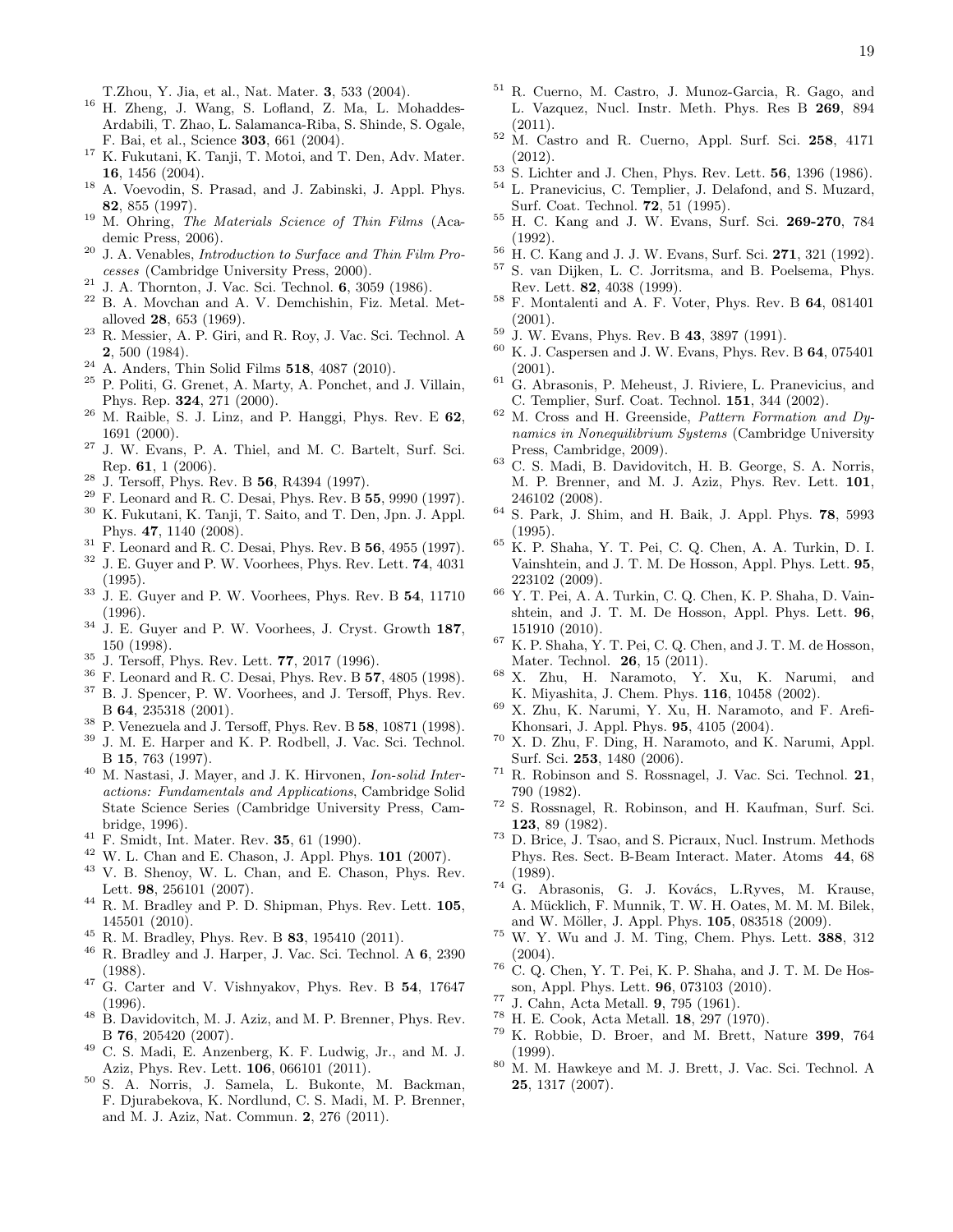

<span id="page-19-0"></span>FIG. 3: The phase diagram of different types of instabilities for the relocation to sputtering ratio of species A  $\frac{S_A^{\text{rel}}}{Y_A^0} > \frac{S_B^{\text{rel}}}{Y_B^0}$  (a) and  $\frac{S_A^{\text{rel}}}{Y_A^0} < \frac{S_B^{\text{rel}}}{Y_B^0}$  (b). The critical R parameters are defined by Eqs. [\(26\)](#page-8-1), [\(28\)](#page-9-1) and [\(32\)](#page-10-2).  $R_{1,2}$  means  $max(R_{\text{crit},1}, R_{\text{crit},2})$ .